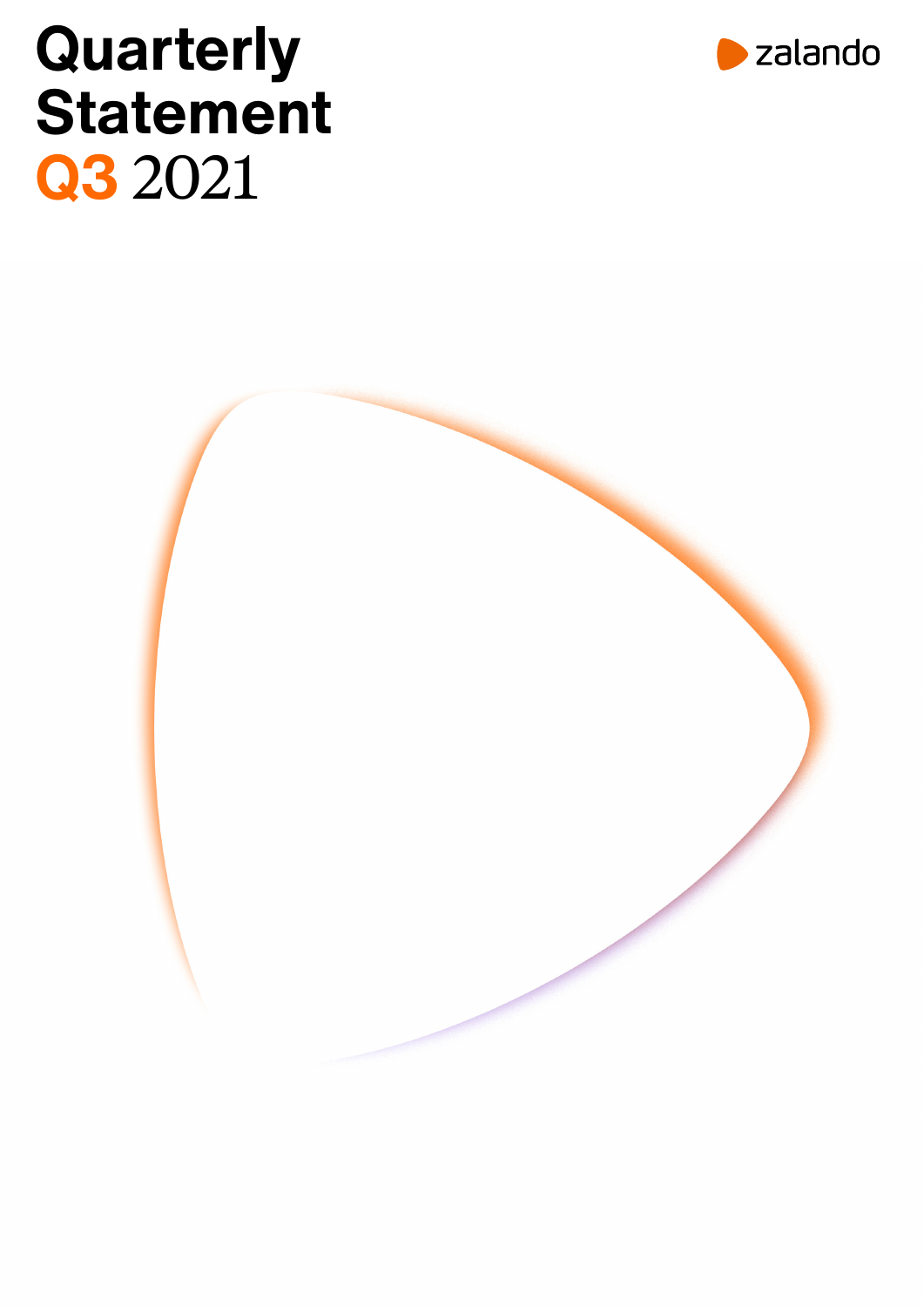# **Zalando at a glance**

Key figures

|                                                | Jul 1 –<br>Sep 30,<br>2021 | Jul 1 -<br>Sep 30,<br>2020 | Jan 1 -<br>Sep 30,<br>2021 | Jan 1 -<br>Sep 30,<br>2020 |
|------------------------------------------------|----------------------------|----------------------------|----------------------------|----------------------------|
| Group key performance indicators               |                            |                            |                            |                            |
| Site visits* (in millions)                     | 1,703.3                    | 1,268.5                    | 5,100.2                    | 3,702.2                    |
| Mobile visit share* (as a %)                   | 91.0                       | 87.2                       | 88.7                       | 85.9                       |
| Active customers (in millions)                 | 46.3                       | 35.6                       | 46.3                       | 35.6                       |
| Number of orders (in millions)                 | 55.8                       | 44.0                       | 177.3                      | 127.5                      |
| Average orders per active customer (LTM**)     | 5.1                        | 4.8                        | 5.1                        | 4.8                        |
| Average basket size (LTM**) (in EUR)           | 57.5                       | 57.2                       | 57.5                       | 57.2                       |
| <b>Results of operations</b>                   |                            |                            |                            |                            |
| Gross merchandise volume (GMV***) (in EUR m)   | 3,082.7                    | 2,460.9                    | 10,020.0                   | 7,194.1                    |
| Revenue (in EUR m)                             | 2,283.4                    | 1,849.8                    | 7,254.3                    | 5,408.7                    |
| EBIT (in EUR m)                                | $-4.6$                     | 105.1                      | 260.4                      | 190.4                      |
| EBIT (as % of revenue)                         | $-0.2$                     | 5.7                        | 3.6                        | 3.5                        |
| Adjusted EBIT (in EUR m)                       | 9.8                        | 118.2                      | 287.2                      | 231.5                      |
| Adjusted EBIT (as % of revenue)                | 0.4                        | 6.4                        | 4.0                        | 4.3                        |
| EBITDA (in EUR m)                              | 53.9                       | 156.9                      | 429.4                      | 345.1                      |
| EBITDA (as % of revenue)                       | 2.4                        | 8.5                        | 5.9                        | 6.4                        |
| Adjusted EBITDA (in EUR m)                     | 68.3                       | 170.1                      | 456.2                      | 386.2                      |
| Adjusted EBITDA (as % of revenue)              | 3.0                        | 9.2                        | 6.3                        | 7.1                        |
| <b>Financial position</b>                      |                            |                            |                            |                            |
| Net working capital (in EUR m)                 | 118.1                      | $-87.4***$                 | 118.1                      | $-87.4***$                 |
| Equity ratio (as % of total assets)            | 32.2                       | 33.1****                   | 32.2                       | 33.1****                   |
| Cash flow from operating activities (in EUR m) | $-187.3$                   | 212.5                      | 71.7                       | 337.4                      |
| Cash flow from investing activities (in EUR m) | $-60.5$                    | 0.8                        | $-152.1$                   | $-84.2$                    |
| Free cash flow (in EUR m)                      | $-245.0$                   | 213.3                      | $-77.4$                    | 253.2                      |
| Capex (in EUR m)                               | $-57.7$                    | $-31.9$                    | $-149.1$                   | $-123.0$                   |
| Cash and cash equivalents (in EUR m)           | 1,949.1                    | 2,596.1                    | 1,949.1                    | 2,596.1                    |
| Other                                          |                            |                            |                            |                            |
| Employees (as of the reporting date)           | 16,619                     | 14,194****                 | 16,619                     | 14,194****                 |
| Basic earnings per share (in EUR)              | $-0.03$                    | 0.23                       | 0.57                       | 0.38                       |
| Diluted earnings per share (in EUR)            | $-0.03$                    | 0.22                       | 0.55                       | 0.36                       |

For an explanation of the performance indicators, please refer to the glossary to the annual report 2020 (section 4.3).<br>
Rounding differences may arise in the percentages and numbers shown in this quarterly statement.<br>
The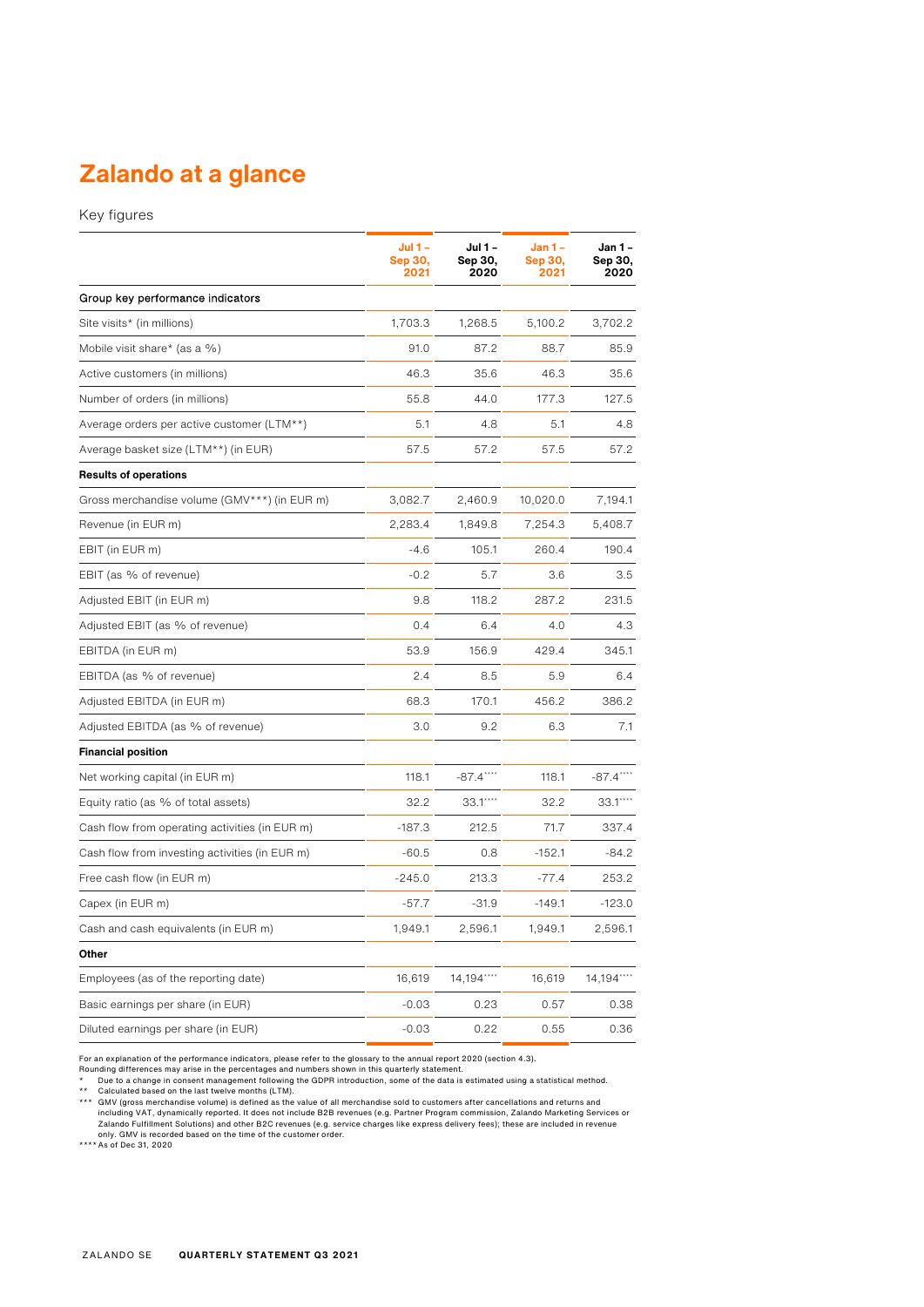# **1.1 Financial performance of the group**

In the third quarter of 2021, overall business performance remained strong as vaccination efforts progress, pandemic-induced restrictions are gradually being lifted and societies and economies are returning to normal throughout Europe. GMV and revenue grew by 25.3% and 23.4%, respectively, on the back of continued strong new customer acquisitions. In addition, Zalando recorded a strong growth in the platform and Offprice business. While Zalando had realized extraordinarily strong profitability in Q3 2020 driven by the release of inventory allowances of EUR 35.0m and lower discount levels, the company reported an adjusted EBIT of EUR 9.8m (EBIT of EUR -4.6m) in Q3 2021, mainly due to higher cost of sales and higher marketing costs.

| IN EUR M                                  | Jul 1 $-$<br>Sep 30,<br>2021 | As % of<br>revenue | Jul 1 -<br>Sep 30,<br>2020 | As % of<br>revenue | Change            |
|-------------------------------------------|------------------------------|--------------------|----------------------------|--------------------|-------------------|
| Revenue                                   | 2,283.4                      | 100.0%             | 1,849.8                    | 100.0%             | 0.0 <sub>pp</sub> |
| Cost of sales                             | $-1,397.9$                   | $-61.2%$           | $-1,029.2$                 | $-55.6%$           | $-5.6pp$          |
| <b>Gross profit</b>                       | 885.5                        | 38.8%              | 820.7                      | 44.4%              | $-5.6pp$          |
| <b>Fulfillment costs</b>                  | $-604.4$                     | $-26.5%$           | $-493.0$                   | $-26.7%$           | 0.2 <sub>pp</sub> |
| Marketing costs                           | $-197.5$                     | $-8.6\%$           | $-145.4$                   | $-7.9%$            | $-0.8$ pp         |
| Administrative expenses                   | $-91.1$                      | $-4.0%$            | $-80.1$                    | $-4.3%$            | 0.3 <sub>pp</sub> |
| Other operating income                    | 5.7                          | $0.3\%$            | 3.7                        | $0.2\%$            | 0.0 <sub>pp</sub> |
| Other operating expenses                  | $-2.9$                       | $-0.1%$            | $-0.9$                     | $0.0\%$            | $-0.1$ pp         |
| Earnings before interest and taxes (EBIT) | -4.6                         | $-0.2%$            | 105.1                      | 5.7%               | $-5.9pp$          |
|                                           |                              |                    |                            |                    |                   |

Third quarter consolidated income statement

### Nine months consolidated income statement

| IN EUR M                                  | $Jan 1 -$<br>Sep 30,<br>2021 | As % of<br>revenue | Jan 1 -<br>Sep 30,<br>2020 | As % of<br>revenue | Change            |
|-------------------------------------------|------------------------------|--------------------|----------------------------|--------------------|-------------------|
| Revenue                                   | 7,254.3                      | 100.0%             | 5,408.7                    | 100.0%             | 0.0 <sub>pp</sub> |
| Cost of sales                             | $-4,246.8$                   | $-58.5%$           | $-3,146.7$                 | $-58.2%$           | $-0.4$ pp         |
| <b>Gross profit</b>                       | 3,007.5                      | 41.5%              | 2,262.0                    | 41.8%              | $-0.4pp$          |
| <b>Fulfillment costs</b>                  | $-1,837.2$                   | $-25.3%$           | $-1,466.3$                 | $-27.1%$           | 1.8 <sub>pp</sub> |
| Marketing costs                           | $-638.2$                     | $-8.8%$            | $-374.2$                   | $-6.9%$            | $-1.9$ pp         |
| Administrative expenses                   | $-291.0$                     | $-4.0%$            | $-245.9$                   | $-4.5%$            | 0.5 <sub>pp</sub> |
| Other operating income                    | 25.6                         | $0.4\%$            | 19.3                       | $0.4\%$            | 0.0 <sub>pp</sub> |
| Other operating expenses                  | $-6.3$                       | $-0.1%$            | $-4.5$                     | $-0.1%$            | 0.0 <sub>pp</sub> |
| Earnings before interest and taxes (EBIT) | 260.4                        | 3.6%               | 190.4                      | 3.5%               | 0.1 <sub>pp</sub> |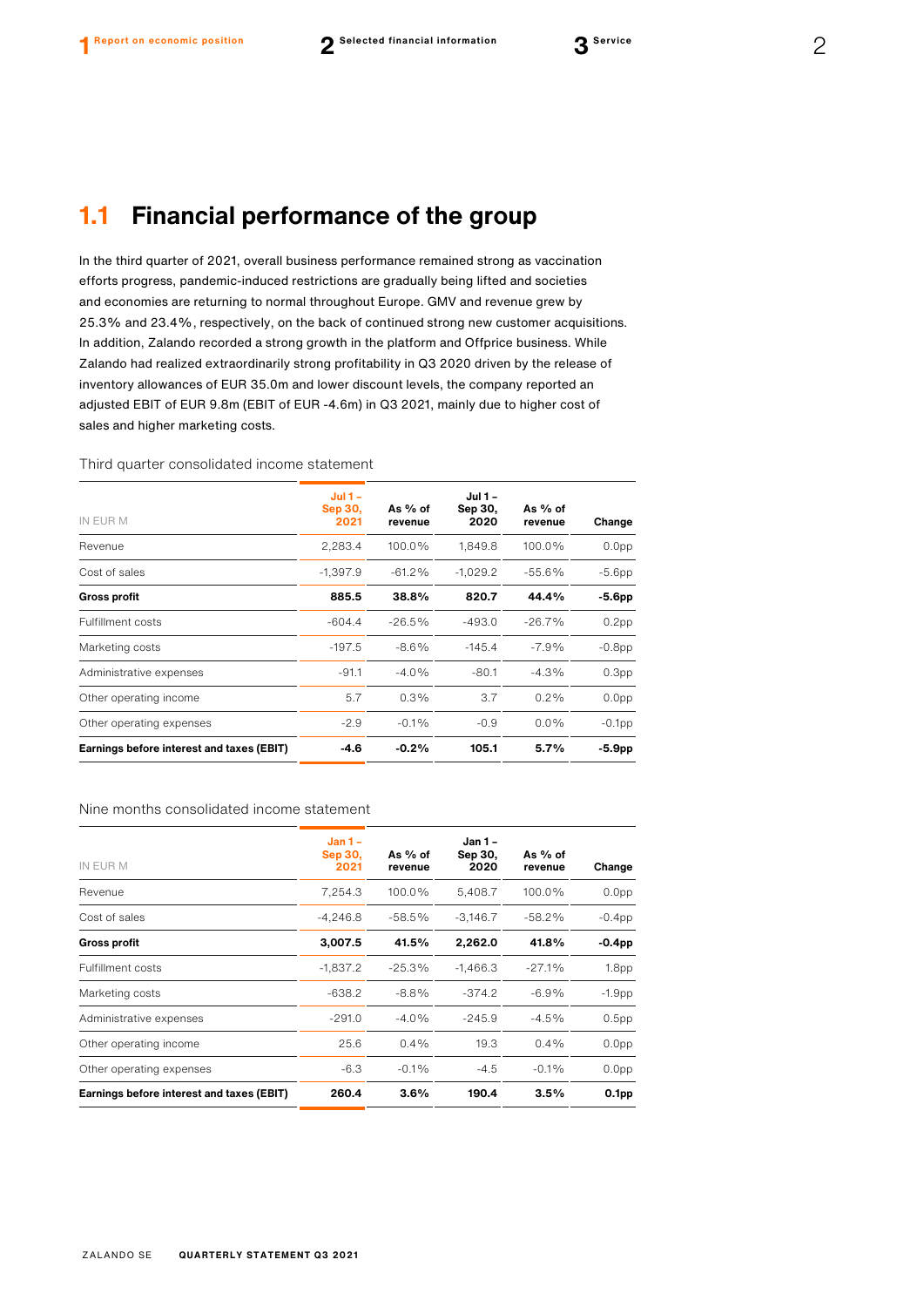#### Development of GMV and revenue

Since the start of the COVID-19 pandemic in March 2020, Zalando has experienced a dramatic change in its market environment. Following an initial negative demand shock in the early weeks of the pandemic, we have by now experienced five consecutive quarters of exceptional growth and profitability. Now, with most of the lockdown measures being eased across Europe, stationary stores reopening and consumer mobility steadily growing coupled with a delayed start to the fall/winter season 2021 due to unusually warm weather throughout most of Europe, GMV and revenue growth rates started to normalize during Q3. Although this development was expected compared to the elevated levels achieved during the first half of the year, group GMV growth nonetheless remained above our mid-term target growth corridor of 20-25%.

In Q3 2021, GMV increased by EUR 621.7m compared to the prior-year period to EUR 3,082.7m. This corresponds to year-on-year GMV growth of 25.3%. The major drivers of GMV growth were strong customer acquisition and the continued positive development of existing customers. Zalando grew its active customer base by 30.1% year-on-year to 46.3 million by the end of the third quarter 2021 (compared to 35.6 million active customers as of September 30, 2020). In line with the strong growth in active customers, the company recognized a strong growth in the number of orders of 26.8% over the same time period. Throughout the quarter, Zalando's platform business developed strongly and grew faster than overall GMV growth.

In Q3 2021, revenue increased by EUR 433.5m from EUR 1,849.8m to EUR 2,283.4m compared to the prior-year period. This corresponds to year-on-year revenue growth of 23.4%. The comparatively larger increase in GMV was due to the strong growth of the platform business as this is fully reflected in the GMV metric. Revenue, on the other hand, only takes into account commission income and service fees from partners.

In the first nine months of 2021, GMV and revenue grew by 39.3% and 34.1%, respectively, compared to the prior-year period, fueled by the strong intake of new customers and number of orders. In addition, Zalando recorded a strong scaling of its platform business. The outstanding topline development and the strong operational progress of our platform transition coincides with a strong development across key performance indicators. Thus, customer orders increased, the average orders per active customer were higher, and the average basket size rose slightly.

#### Development of EBIT

The group realized a more normal level of profitability in the third quarter of 2021 below the figure recorded in the third quarter of 2020. That exceptional result had been largely driven by pandemic-induced tailwind and favorable one-off effects. The result of the third quarter of 2021 was, however, very close to that of the third quarter of 2019, which was the last third quarter recorded before the pandemic hit. In Q3 2021, Zalando recorded EBIT of EUR -4.6m (prior-year period: EUR 105.1m) and a corresponding EBIT margin of -0.2% (prior-year period: 5.7%). The deterioration in the EBIT margin of 5.9 percentage points was predominantly caused by the increased cost of sales (up 5.6 percentage points year-on-year) and marketing costs (up 0.8 percentage points year-on-year), in proportion to revenue.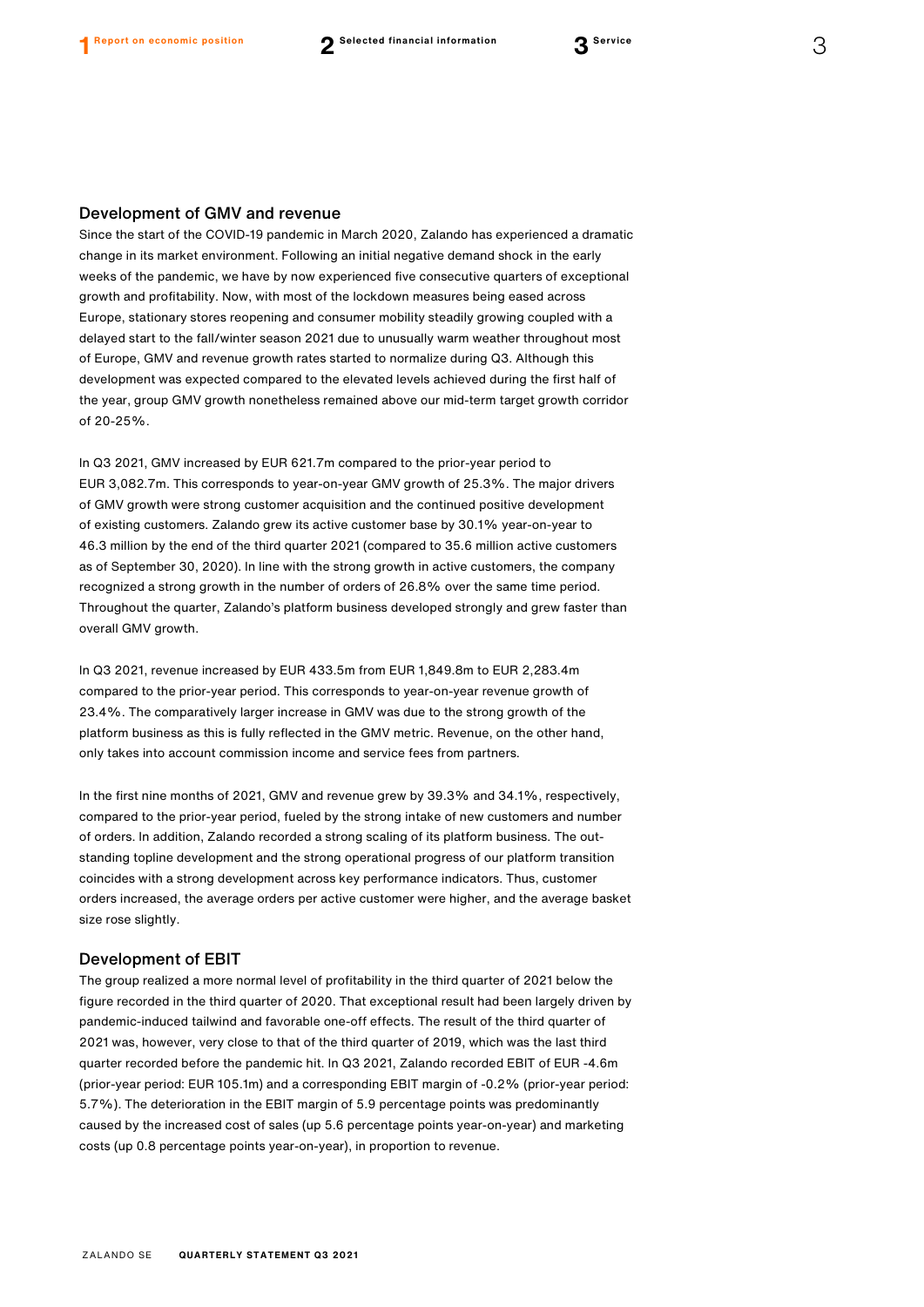In Q3 2021, cost of sales rose from EUR 1,029.2m to EUR 1,397.9m, leading to a gross margin decline of 5.6 percentage points compared to the prior-year period. The development can largely be explained by a lower demand for undiscounted fall/winter items and a higher demand for heavily discounted spring/summer items, as the fall/winter season start was delayed due to unusually warm weather. In addition, the gross margin decreased due to deliberate price investments to ensure an attractive consumer offering in light of a fierce promotional environment observed in many European markets following the reopening of stationary stores. Furthermore, Zalando had released inventory allowances of EUR 35.0m in Q3 2020. Of this, an amount of EUR 28.9m related to the exceptional inventory write-down of EUR 40.2m that Zalando had recognized in Q1 2020 due to revised sales expectations at the beginning of the coronavirus crisis.

The marketing cost ratio increased by 0.8 percentage points to 8.6% in Q3 2021 compared to the prior-year period, mainly due to increased investments in customer acquisition and brand building also relating to the recent launch of six new markets in Central and Eastern Europe.

In the first nine months of 2021 the group achieved a strong profitability level, recording EBIT of EUR 260.4m (prior-year period: EUR 190.4m). The gross margin decreased by 0.4 percentage points to 41.5% as the costs of sales increased slightly.

The improvement of the EBIT margin of 0.1 percentage points to 3.6% was predominantly driven by improvements in the fulfillment cost ratio and administrative cost ratio, almost offset by the increase in the marketing cost ratio.

Fulfillment costs in proportion to revenue improved in the first nine months of 2021 (down 1.8 percentage points). The fulfillment cost ratio benefited from higher utilization, driven by the strong business growth as well as lower average return volumes resulting in a favorable return rate development.

The marketing cost ratio increased by 1.9 percentage points to 8.8% in the first nine months of 2021 compared to the prior-year period. This development results from our decisive initial coronavirus response efforts in the prior year involving a reduced marketing spend to account for the uncertainty surrounding the further evolution of the pandemic.

Administrative expenses increased from EUR 245.9m in the prior-year period to EUR 291.0m in the first nine months of 2021, representing a decrease of 0.5 percentage points in proportion to revenue. The administration cost ratio improved mainly due to a continued focus on overhead cost efficiency.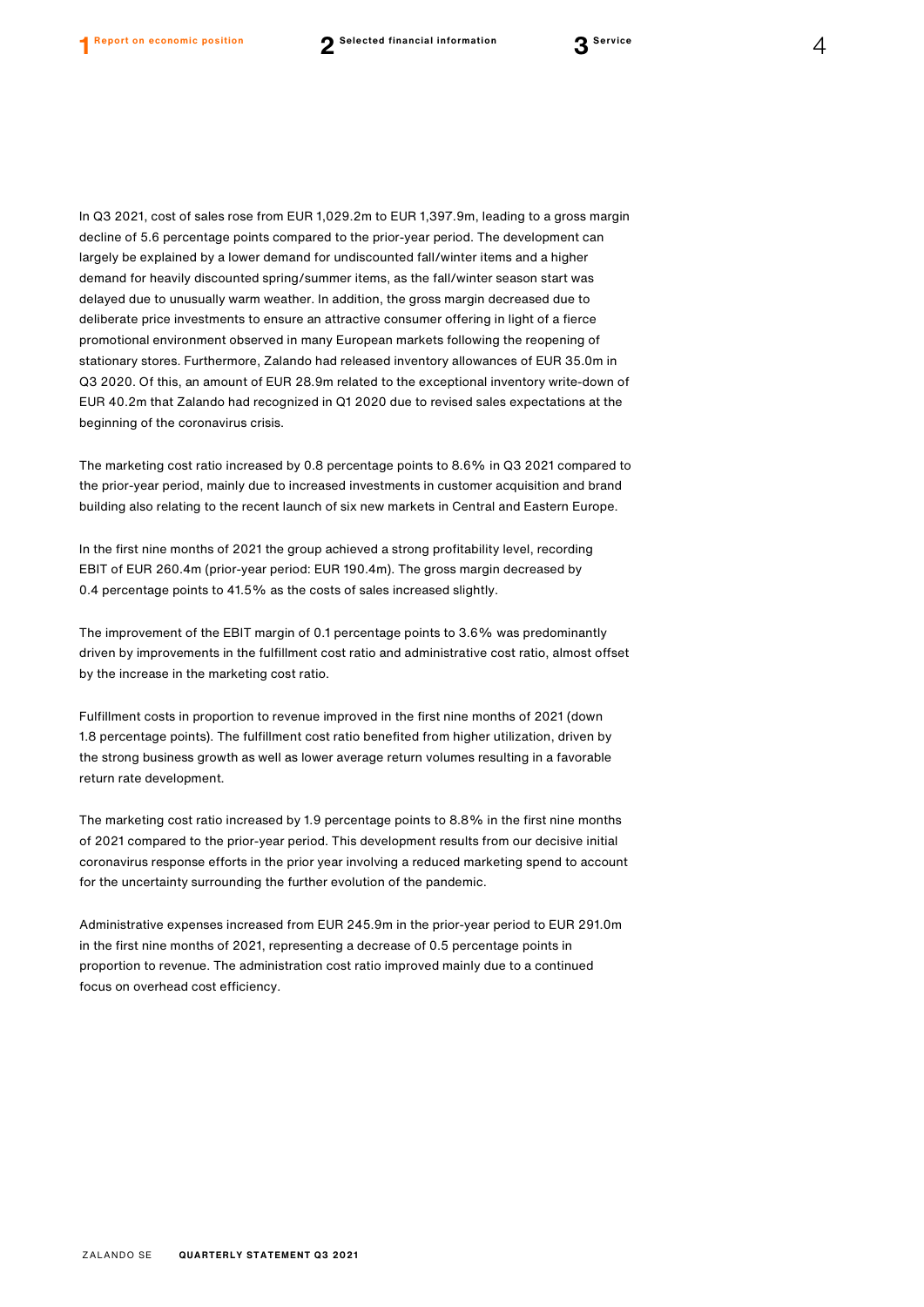#### Development of adjusted EBIT

To assess the operating performance of the business, Zalando's management also considers adjusted EBIT and the adjusted EBIT margin before expenses for equity-settled share-based payments, restructuring costs and non-operating one-time effects.

In Q3 2021, Zalando generated an adjusted EBIT of EUR 9.8m (prior year: EUR 118.2m), presenting an adjusted EBIT margin of 0.4% (prior year: 6.4%). The adjusted EBIT for the first nine months amounted to EUR 287.2m (prior-year period: EUR 231.5m). The development of adjusted EBIT and the adjusted EBIT margin mainly stems from the aforementioned drivers of unadjusted EBIT.

Adjusted EBIT does not include the following expenses from equity-settled share-based payments. More information can be found in the notes to the annual financial statements 2020 (section 3.5.7 (21.)).

| IN EUR M                                                      | $Jul$ 1 -<br>Sep 30,<br>2021 | Jul 1 -<br>Sep 30,<br>2020 | Change | <b>Jan 1 -</b><br><b>Sep 30,</b><br>2021 | <b>Jan 1 -</b><br>Sep 30,<br>2020 | Change |
|---------------------------------------------------------------|------------------------------|----------------------------|--------|------------------------------------------|-----------------------------------|--------|
| <b>Expenses for</b><br>equity-settled<br>share-based payments | 14.3                         | 13.2                       | 1.1    | 40.4                                     | 41.1                              | $-0.7$ |
| Cost of sales                                                 | 1.0                          | 0.8                        | 0.2    | 2.7                                      | 2.7                               | 0.0    |
| Selling and distribution costs                                | 2.8                          | 2.1                        | 0.7    | 7.8                                      | 7.4                               | 0.4    |
| thereof marketing costs                                       | 0.4                          | 0.4                        | 0.0    | 1.0                                      | 1.4                               | $-0.4$ |
| thereof fulfillment costs                                     | 2.4                          | 1.7                        | 0.7    | 6.8                                      | 6.0                               | 0.8    |
| Administrative expenses                                       | 10.6                         | 10.3                       | 0.3    | 29.8                                     | 31.0                              | $-1.2$ |

Share-based compensation expenses per functional area

In April 2021, other income of EUR 13.6m realized due to the commencement of a sublease for office space has been eliminated from EBIT as a non-recurring item. In the prior-year period, no restructuring costs or other one-time effects were recognized.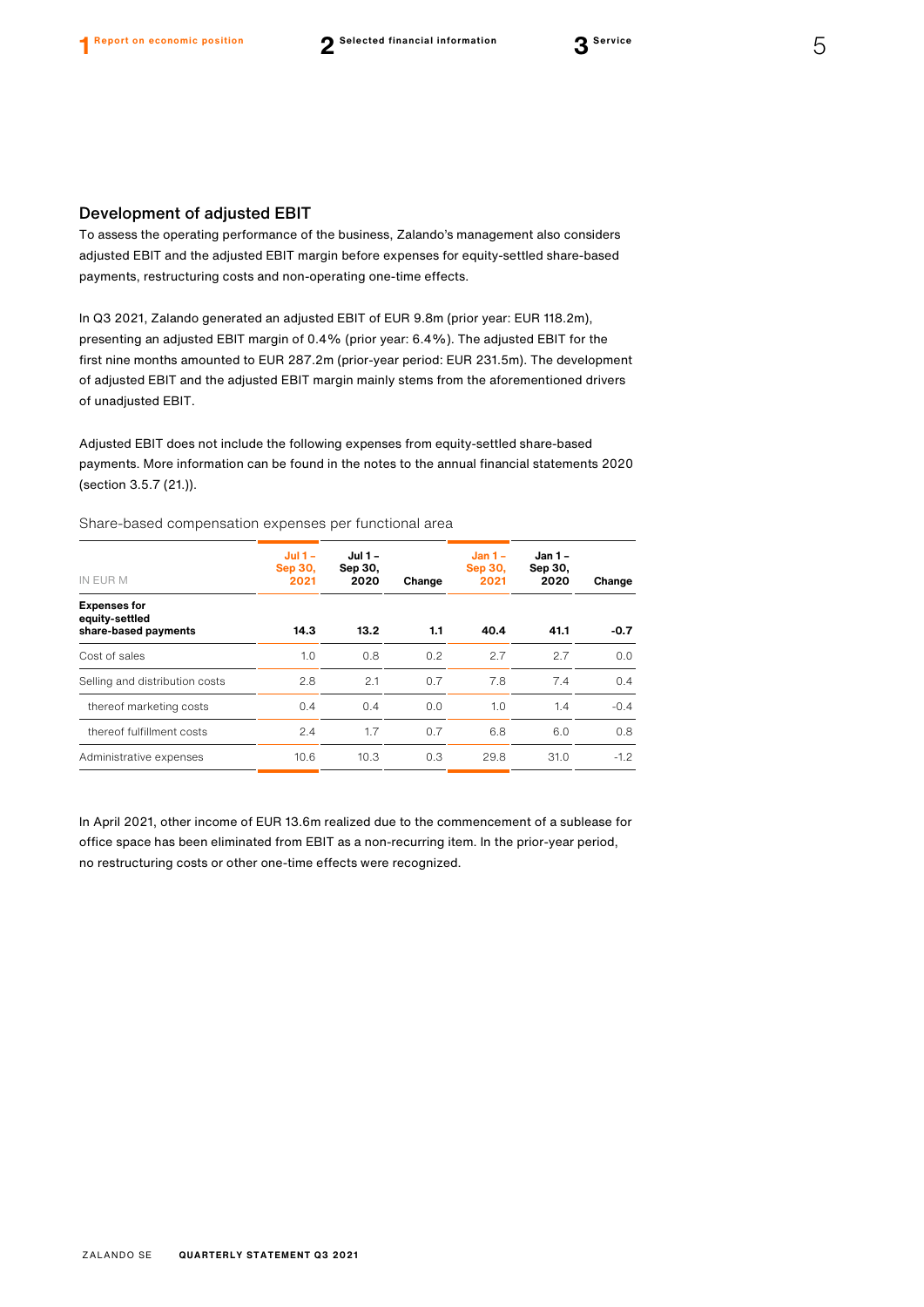# **1.2 Results by segment**

The condensed segment results for the third quarter of 2021 highlight in particular the outstanding performance of the Offprice segment and steady growth in the Fashion Store segment.

### Segment development

Segment results of the group Q3 2021

| IN EUR M                                     | <b>Fashion</b><br><b>Store</b> | <b>Offprice</b> | All other<br>segments | Total   | Recon-<br>ciliation | <b>Total</b><br>group |
|----------------------------------------------|--------------------------------|-----------------|-----------------------|---------|---------------------|-----------------------|
| Revenue                                      | 2,058.4                        | 360.6           | 73.2                  | 2.492.2 | $-208.8$            | 2,283.4               |
| thereof intersegment<br>revenue              | 194.0                          | 2.6             | 12.2                  | 208.8   | $-208.8$            | 0.0                   |
| Earnings before interest and<br>taxes (EBIT) | $-0.4$                         | $-5.0$          | 1.3                   | $-4.1$  | $-0.5$              | $-4.6$                |
| Adjusted EBIT                                | 10.9                           | $-3.0$          | 2.4                   | 10.2    | $-0.5$              | 9.8                   |

#### Segment results of the group Q3 2020

| IN EUR M                                     | <b>Fashion</b><br><b>Store</b> | <b>Offprice</b> | All other<br>segments | Total   | Recon-<br>ciliation | <b>Total</b><br>group |
|----------------------------------------------|--------------------------------|-----------------|-----------------------|---------|---------------------|-----------------------|
| Revenue                                      | 1.664.3                        | 260.5           | 43.2                  | 1.968.0 | $-118.2$            | 1,849.8               |
| thereof intersegment<br>revenue              | 108.0                          | 0.0             | 10.2                  | 118.2   | $-118.2$            | 0.0                   |
| Earnings before interest and<br>taxes (EBIT) | 78.0                           | 27.0            | $-4.7$                | 100.3   | 4.8                 | 105.1                 |
| <b>Adjusted EBIT</b>                         | 89.0                           | 28.3            | $-3.9$                | 113.4   | 4.8                 | 118.2                 |

Financial information for the Fashion Store segment, including intersegment transactions, breaks down into the regions DACH (Germany, Austria and Switzerland) and Rest of Europe as follows:

### Fashion Store by region Q3 2021

| IN EUR M                                  | <b>DACH</b> | <b>Rest of</b><br><b>Europe</b> | <b>Fashion</b><br><b>Store</b> |
|-------------------------------------------|-------------|---------------------------------|--------------------------------|
| Revenue                                   | 917.0       | 1.141.4                         | 2,058.4                        |
| thereof intersegment<br>revenue           | 78.1        | 116.0                           | 194.0                          |
| Earnings before interest and taxes (EBIT) | 47.8        | $-48.2$                         | $-0.4$                         |
| Adjusted EBIT                             | 52.5        | $-41.6$                         | 10.9                           |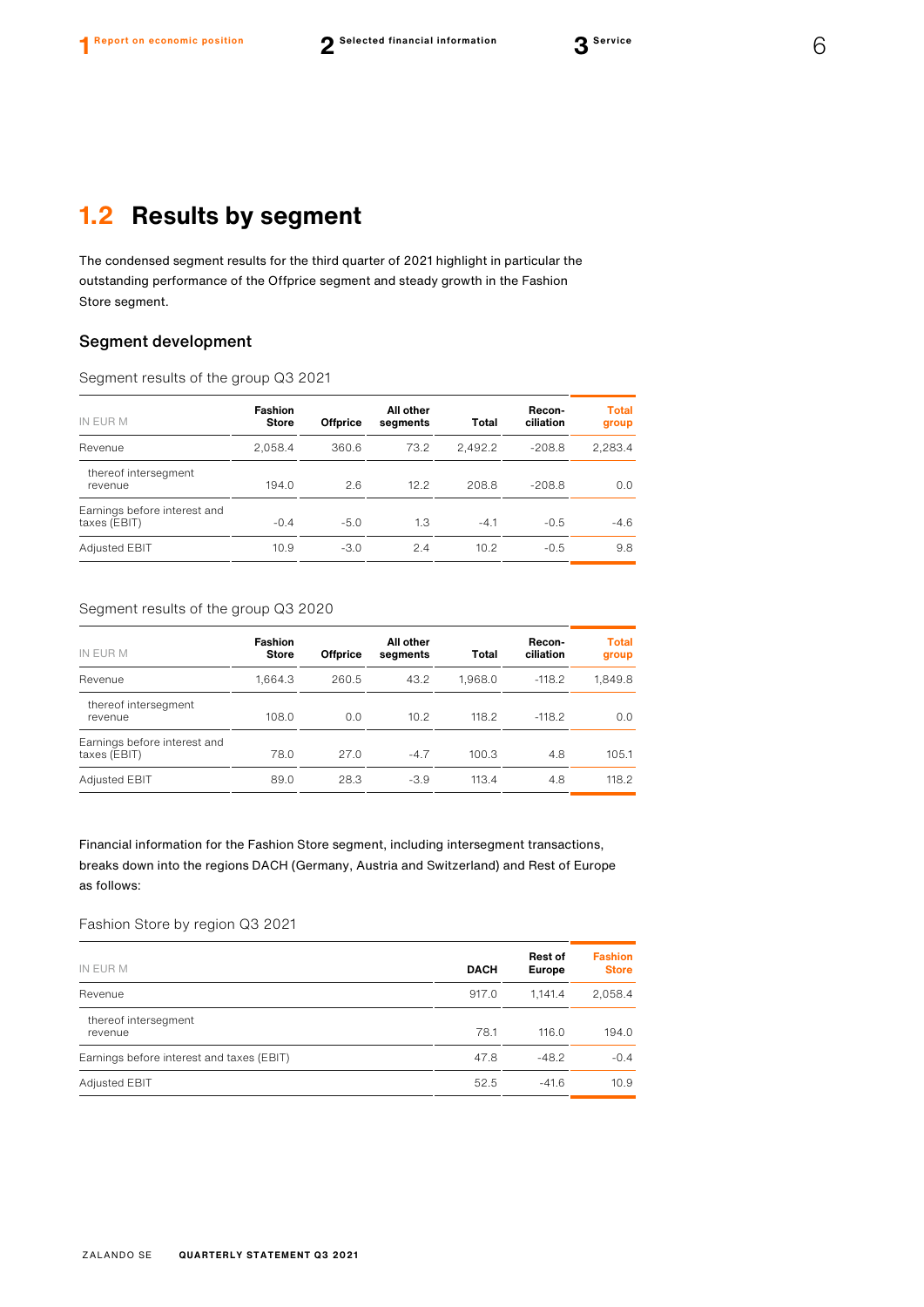#### Fashion Store by region Q3 2020

| IN EUR M                                  | <b>DACH</b> | <b>Rest of</b><br><b>Europe</b> | <b>Fashion</b><br><b>Store</b> |
|-------------------------------------------|-------------|---------------------------------|--------------------------------|
| Revenue                                   | 764.5       | 899.8                           | 1,664.3                        |
| thereof intersegment<br>revenue           | 57.5        | 50.6                            | 108.0                          |
| Earnings before interest and taxes (EBIT) | 64.0        | 14.0                            | 78.0                           |
| Adjusted EBIT                             | 68.7        | 20.2                            | 89.0                           |
|                                           |             |                                 |                                |

### Segment development for the first nine months

Segment results of the group for the first nine months 2021

| IN EUR M                                     | <b>Fashion</b><br><b>Store</b> | <b>Offprice</b> | All other<br>segments | <b>Total</b> | Recon-<br>ciliation | <b>Total</b><br>group |
|----------------------------------------------|--------------------------------|-----------------|-----------------------|--------------|---------------------|-----------------------|
| Revenue                                      | 6,558.4                        | 1,039.0         | 198.7                 | 7.796.0      | $-541.7$            | 7,254.3               |
| thereof intersegment<br>revenue              | 501.7                          | 3.3             | 36.7                  | 541.7        | $-541.7$            | 0.0                   |
| Earnings before interest and<br>taxes (EBIT) | 212.3                          | 45.0            | 0.4                   | 257.7        | 2.7                 | 260.4                 |
| Adjusted EBIT                                | 232.0                          | 49.9            | 2.5                   | 284.5        | 2.7                 | 287.2                 |

#### Segment results of the group for the first nine months 2020

| IN EUR M                                     | <b>Fashion</b><br><b>Store</b> | <b>Offprice</b> | All other<br>segments | Total   | Recon-<br>ciliation | <b>Total</b><br>group |
|----------------------------------------------|--------------------------------|-----------------|-----------------------|---------|---------------------|-----------------------|
| Revenue                                      | 4,926.2                        | 697.5           | 120.7                 | 5.744.3 | $-335.6$            | 5,408.7               |
| thereof intersegment<br>revenue              | 307.8                          | 0.0             | 27.9                  | 335.6   | $-335.6$            | 0.0                   |
| Earnings before interest and<br>taxes (EBIT) | 153.3                          | 47.6            | $-14.5$               | 186.4   | 4.1                 | 190.5                 |
| Adjusted EBIT                                | 187.5                          | 51.9            | $-12.0$               | 227.4   | 4.1                 | 231.5                 |

In Q3 2021, revenue in the Fashion Store segment grew by 23.7% compared to the prior-year period. The strong revenue increase can be linked to strong new customer acquisitions coupled with a slight improvement in the value of the average orders per active customer. Additionally, Zalando's platform business continued its strong scaling. Breaking down the Fashion Store revenues into regions, both DACH and Rest of Europe recorded a strong increase. Increasing cost of sales due to deliberate price investments in light of a delayed start to the fall/winter season and higher marketing investments to drive customer acquisition and build our brand resulted in slightly negative EBIT of EUR -0.4m in the Fashion Store segment. This is equivalent to a decrease of 4.7 percentage points compared to the prior-year period. While the Fashion Store DACH region recorded EBIT of EUR 47.8m, the Rest of Europe EBIT decreased to EUR -48.2m in Q3 2021, again driven by the recent launch of six new markets in Central and Eastern Europe.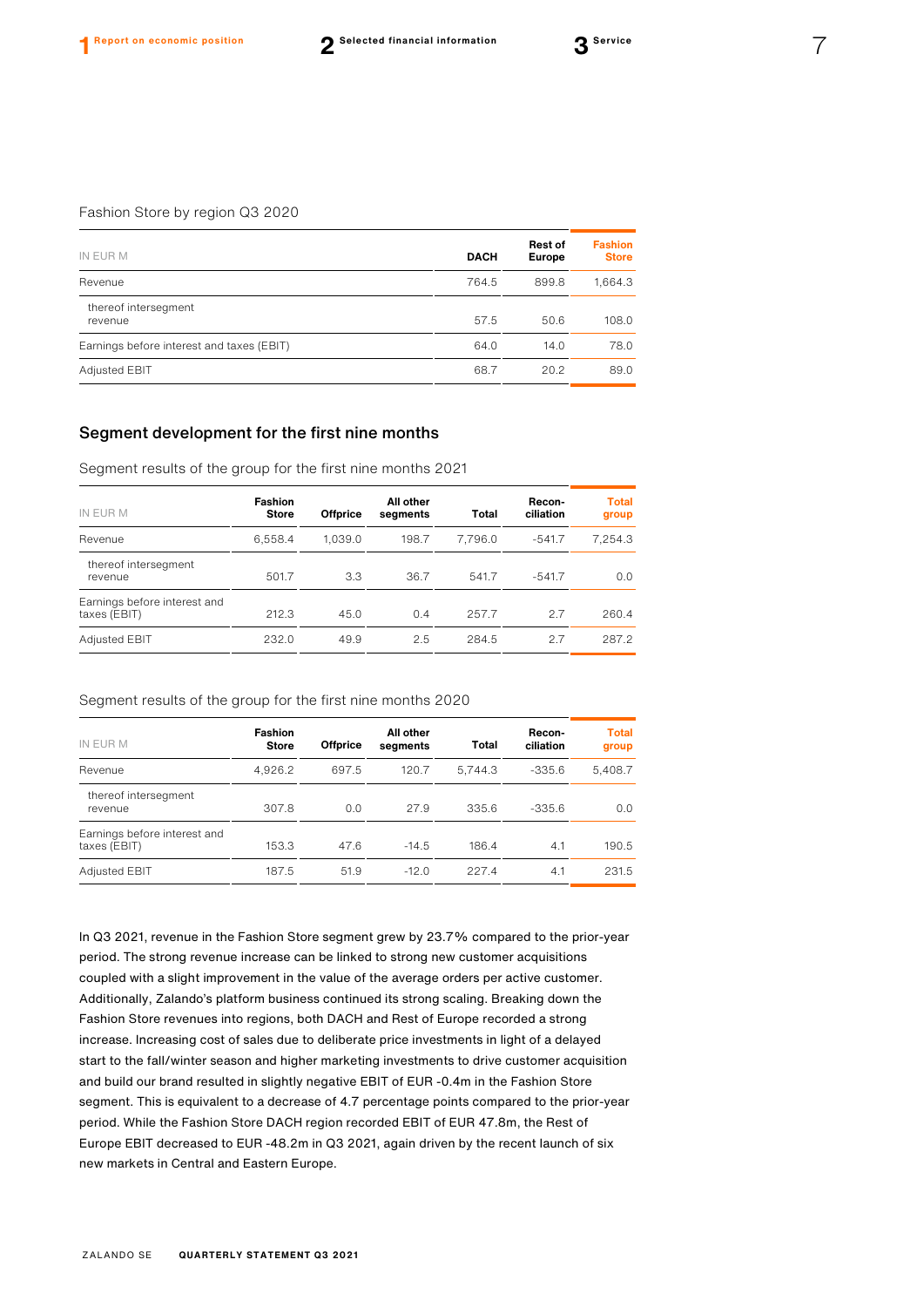In the Fashion Store segment, revenue rose by 33.1% in the first nine months of 2021 compared to the corresponding prior-year period. This development reflects the continuous increase in customer demand fueled by the ongoing offline to online shift. The EBIT margin in the Fashion Store segment increased by 0.1 percentage points from 3.1% in the first nine months of 2020 to 3.2% in the first nine months of 2021. The EBIT margin in the Fashion Store segment showed a relatively small improvement as returning to normal after the exceptional prior year. Key drivers were improvements in the fulfillment cost ratio and administrative cost ratio, almost offset by the increase in the marketing cost ratio. This is a result of a fast growing platform business offering customers an even more attractive assortment.

Zalando's Offprice segment continued on its strong growth trajectory, as reflected in the revenue increase of 38.4% in Q3 2021 compared to the prior-year period. The main driver behind the performance in the Offprice business is Zalando Lounge, which offers our customers fashion products at a discount in daily sales campaigns. At the same time, the stationary Outlet stores experienced a faster than expected ramp-up after lockdown restrictions were lifted. In total, the Offprice segment recorded EBIT of EUR -5.0m with the EBIT margin decreasing from 10.4% in the prior-year period to -1.4% in Q3 2021. This decrease resulted largely from a deterioration in gross profit margin driven by higher discount levels, especially at Zalando Lounge.

In the Offprice segment, revenue grew by 49.0% in the first nine months of 2021 compared to the corresponding prior-year period. The Offprice segment recorded an EBIT margin of 4.3%, a decrease of 2.5 percentage points compared to the prior-year period.

In all other segments total revenue recorded a significant increase of 64.6% during the first nine months of the year compared to the prior-year period, mainly due to the excellent results of Zalando Marketing Services. The EBIT margin in all other segments increased by 12.2 percentage points to 0.2% in the first nine months of 2021 in comparison to the first nine months of 2020, benefiting largely from the strong top-line performance.

#### Adjusted EBIT

Our adjusted EBIT does not comprise the following expenses from equity-settled share-based payments:

| IN EUR M                                                   | Jul 1 $-$<br>Sep 30,<br>2021 | <b>Jul 1 -</b><br>Sep 30,<br>2020 | Change | $Jan 1 -$<br>Sep 30,<br>2021 | Jan 1 -<br>Sep 30,<br>2020 | Change        |
|------------------------------------------------------------|------------------------------|-----------------------------------|--------|------------------------------|----------------------------|---------------|
| <b>Expenses for equity-settled</b><br>share-based payments | 14.3                         | 13.2                              | 1.2    | 40.4                         | 41.1                       | $-0.7$        |
| <b>Fashion Store</b>                                       | 11.3                         | 11.0                              | 0.3    | 32.3                         | 34.2                       | $-1.9$        |
| Offprice                                                   | 2.0                          | 1.3                               | 0.7    | 5.4                          | 4.3                        | 1.1           |
| All other segments                                         | 1.0                          | 0.8                               | 0.2    | 2.7                          | 2.5                        | $0.2^{\circ}$ |

Share-based compensation expenses per segment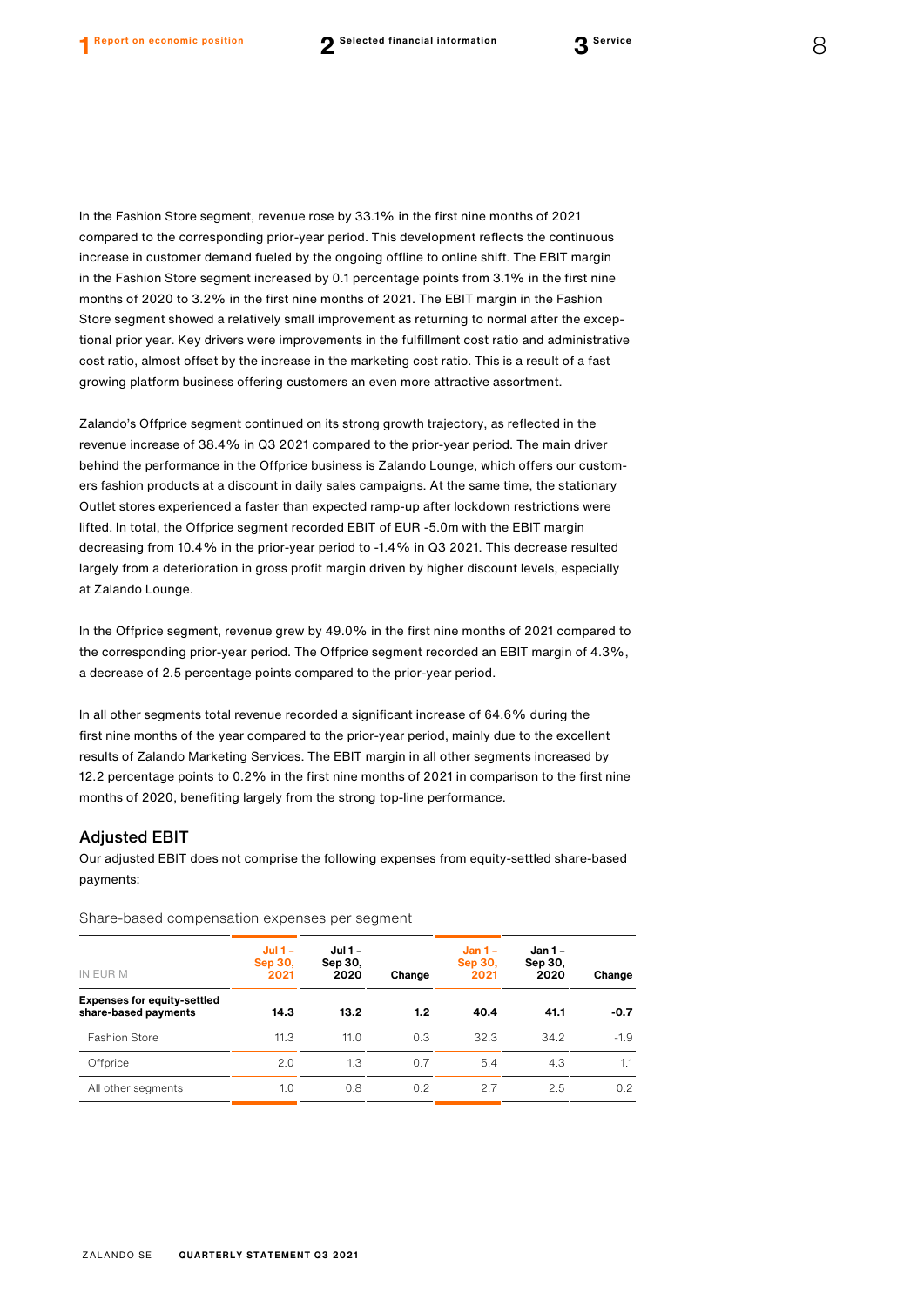Furthermore, the one-time effect for income generated from the commencement of a sublease amounting to EUR 13.6m is predominantly allocated to the Fashion Store segment. More information can be found in the description of the development of adjusted EBIT in the section financial performance of the group.

# **1.3 Cash flows**

The liquidity and the financial development of the Zalando group are presented in the following condensed statement of cash flows:

Condensed statement of cash flows

| IN EUR M                                                                | $Jul$ 1 -<br><b>Sep 30,</b><br>2021 | Jul 1 -<br>Sep 30,<br>2020 | $Jan 1 -$<br><b>Sep 30,</b><br>2021 | Jan 1 -<br>Sep 30,<br>2020 |
|-------------------------------------------------------------------------|-------------------------------------|----------------------------|-------------------------------------|----------------------------|
| Cash flow from operating activities                                     | $-187.3$                            | 212.5                      | 71.7                                | 337.4                      |
| Cash flow from investing activities                                     | $-60.5$                             | 0.8                        | $-152.1$                            | $-84.2$                    |
| Cash flow from financing activities                                     | $-111.5$                            | 1.004.2                    | $-615.4$                            | 1,366.0                    |
| Change in cash and cash equivalents                                     | -359.3                              | 1,217.5                    | $-695.8$                            | 1,619.2                    |
| Exchange-rate related and other changes in cash<br>and cash equivalents | 9.7                                 | 1.1                        | 0.9                                 | 0.3                        |
| Cash and cash equivalents at the beginning<br>of the period             | 2,298.7                             | 1.377.5                    | 2.644.0                             | 976.5                      |
| Cash and cash equivalents as of September 30                            | 1,949.1                             | 2,596.1                    | 1,949.1                             | 2,596.1                    |
|                                                                         |                                     |                            |                                     |                            |

In the third quarter of 2021, Zalando generated a negative cash flow from operating activities of EUR -187.3m (prior-year period: EUR 212.5m). The decrease compared to the prior-year period of EUR 399.8m was mainly driven by the net working capital development, primarily resulting from the increase in inventories. The growth in inventory reflects our inbound preparations for peak-season trading in November and December. This puts us in a good position to cater to customer demand during the festive season. The rise in inventory is partly offset by the increase in trade payables and similar liabilities.

In the first nine months of 2021, the operating cash flow decreased from EUR 337.4m to EUR 71.7m mainly resulting from the inventory effect described above, offset by the increase in net income to EUR 146.5m in the first nine months of 2021.

The cash flow from investing activities is largely determined by capital expenditures (capex). Capex is the sum of the payments for investments in property, plant and equipment and intangible assets excluding payments for acquisitions and amounted to EUR 57.7m (prior-year period: EUR 31.9m) in Q3 2021. It mainly included investments in the logistics infrastructure, relating primarily to the fulfillment centers in Rotterdam (Bleiswijk), Netherlands, and Szczecin (Gardno), Poland, as well as investments in internally developed software. In 2020, the cash flow from investing activities contained an inflow of cash in the form of payments received for the sale of undeveloped land on the Zalando Campus and from the sale of warehouse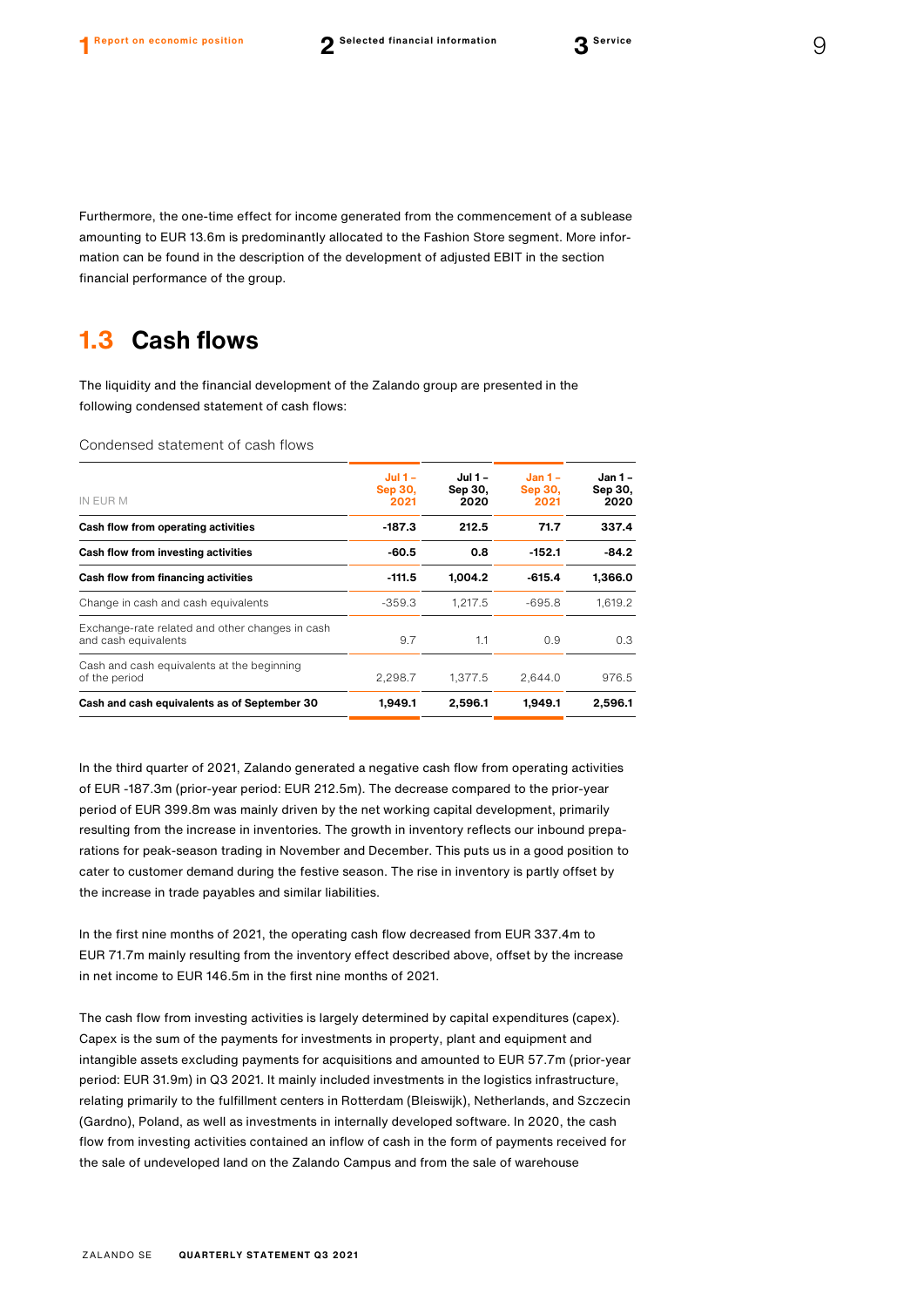equipment (Brieselang, Germany) totaling EUR 26.7m. The development is in line with the nine-month decrease from EUR -84.2m to EUR -152.1m in 2021.

Cash flow from financing activities in the third quarter of 2021 primarily reflects the purchase of treasury shares in the amount of EUR 94.3m (prior-year period: EUR 0.0m). In Q3 2020, Zalando placed two tranches of unsubordinated, unsecured convertible bonds with an aggregate principal amount of EUR 1,000.0m, which resulted in cash inflows from financing activities of EUR 999.2m. In the first nine months of 2021, cash flow from financing activities was additionally impacted by the repayment of the revolving credit facility (RCF), resulting in cash outflows of EUR 375.0m, which was originally drawn in Q1 2020.

Aggregate cash and cash equivalents decreased by EUR 349.6m in the third quarter of 2021, resulting in Zalando carrying cash and cash equivalents of EUR 1,949.1m as of September 30, 2021.

# **1.4 Financial position**

The group's financial position is shown in the following condensed statement of financial position.

#### Assets

| IN EUR M            | Sep 30, 2021 |        | Dec 31, 2020 |           | Change |         |
|---------------------|--------------|--------|--------------|-----------|--------|---------|
| Non-current assets  | 1.791.3      | 26.5%  | 1.560.0      | 24.0%     | 231.3  | 14.8%   |
| Current assets      | 4.978.4      | 73.5%  | 4.934.8      | 76.0%     | 43.6   | $0.9\%$ |
| <b>Total assets</b> | 6,769.7      | 100.0% | 6.494.8      | $100.0\%$ | 274.9  | 4.2%    |

#### Equity and liabilities

| IN EUR M                            | Sep 30, 2021 |          | Dec 31, 2020 |           | Change |       |
|-------------------------------------|--------------|----------|--------------|-----------|--------|-------|
| Equity                              | 2.178.4      | $32.2\%$ | 2.151.1      | 33.1%     | 27.3   | 1.3%  |
| Non-current liabilities             | 1.560.4      | 23.0%    | 1.404.2      | 21.6%     | 156.2  | 11.1% |
| Current liabilities                 | 3.030.9      | 44.8%    | 2.939.5      | 45.3%     | 91.4   | 3.1%  |
| <b>Total equity and liabilities</b> | 6,769.7      | 100.0%   | 6.494.8      | $100.0\%$ | 274.9  | 4.2%  |

Compared to December 31, 2020, Zalando's total assets increased by 4.2% to EUR 6,769.7m. The statement of financial position is dominated by working capital, cash and cash equivalents as well as equity.

In the first nine months of 2021, additions to property, plant and equipment totaled EUR 74.9m (prior year: EUR 109.1m), mainly relating to the fulfillment centers in Rotterdam (Bleiswijk), Netherlands, and Szczecin (Gardno), Poland.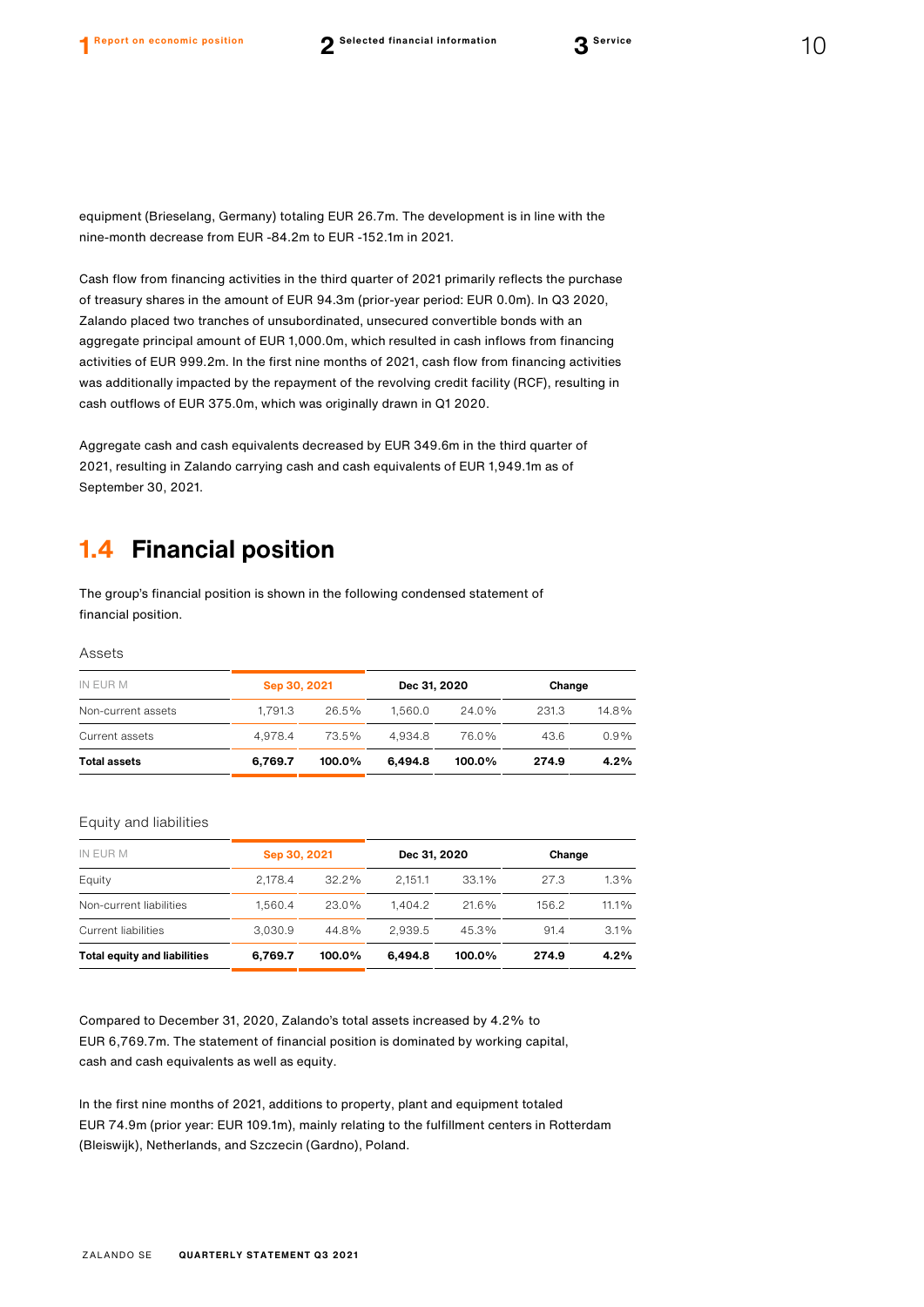Right-of-use assets increased by EUR 112.3m to EUR 592.2m as of September 30, 2021 resulting from new lease contracts in Q1 2021. The steep increase was partly offset by the commencement of a sublease agreement for office space in Q2 2021 resulting in a receivable from the sublease of EUR 65.8m recognized under financial assets and a decrease in right-of-use assets by EUR 52.2m.

Inventories mainly comprise goods required for Zalando's wholesale business. The 41.1% increase in inventories to EUR 1,920.8m predominantly resulted from higher business volume combined with rising stock inbound levels.

In the first nine months of 2021, equity rose from EUR 2,151.1m to EUR 2,178.4m. The EUR 27.3m increase primarily stems from the positive net income of the period, from share-based compensation and from strike price payments received for employee stock option exercises, partly offset by repurchases of treasury shares as part of the share buy-back program in May, June and July 2021. The equity ratio decreased slightly from 33.1% at the beginning of the year to 32.2% as of September 30, 2021.

Lease liabilities had a carrying amount of EUR 686.4m as of September 30, 2021, thereof EUR 585.8m non-current and EUR 100.5m current. The increase compared to December 31, 2020, resulted from new lease contracts in Q1 2021.

Current borrowings dropped by EUR 377.1m in the reporting period following the EUR 375.0m repayment of Zalando's revolving credit facility (RCF) in Q1 2021, which was originally drawn in Q1 2020.

Trade payables and similar liabilities increased by EUR 397.8m in the first nine months of 2021, primarily due to deliveries of merchandise because of the higher business volume. Under reverse factoring agreements, suppliers' claims against Zalando totaling EUR 524.4m as of September 30, 2021 were transferred to various factoring providers (December 31, 2020: EUR 449.8m). These liabilities were recognized under trade payables and similar liabilities.

Net working capital, consisting of inventories and trade and other receivables less trade payables and similar liabilities, rose from EUR -86.8m as of December 31, 2020 to EUR 118.1m as of September 30, 2021. The increase mainly results from the increase in inventories, partly offset by the increase in trade payables and similar liabilities.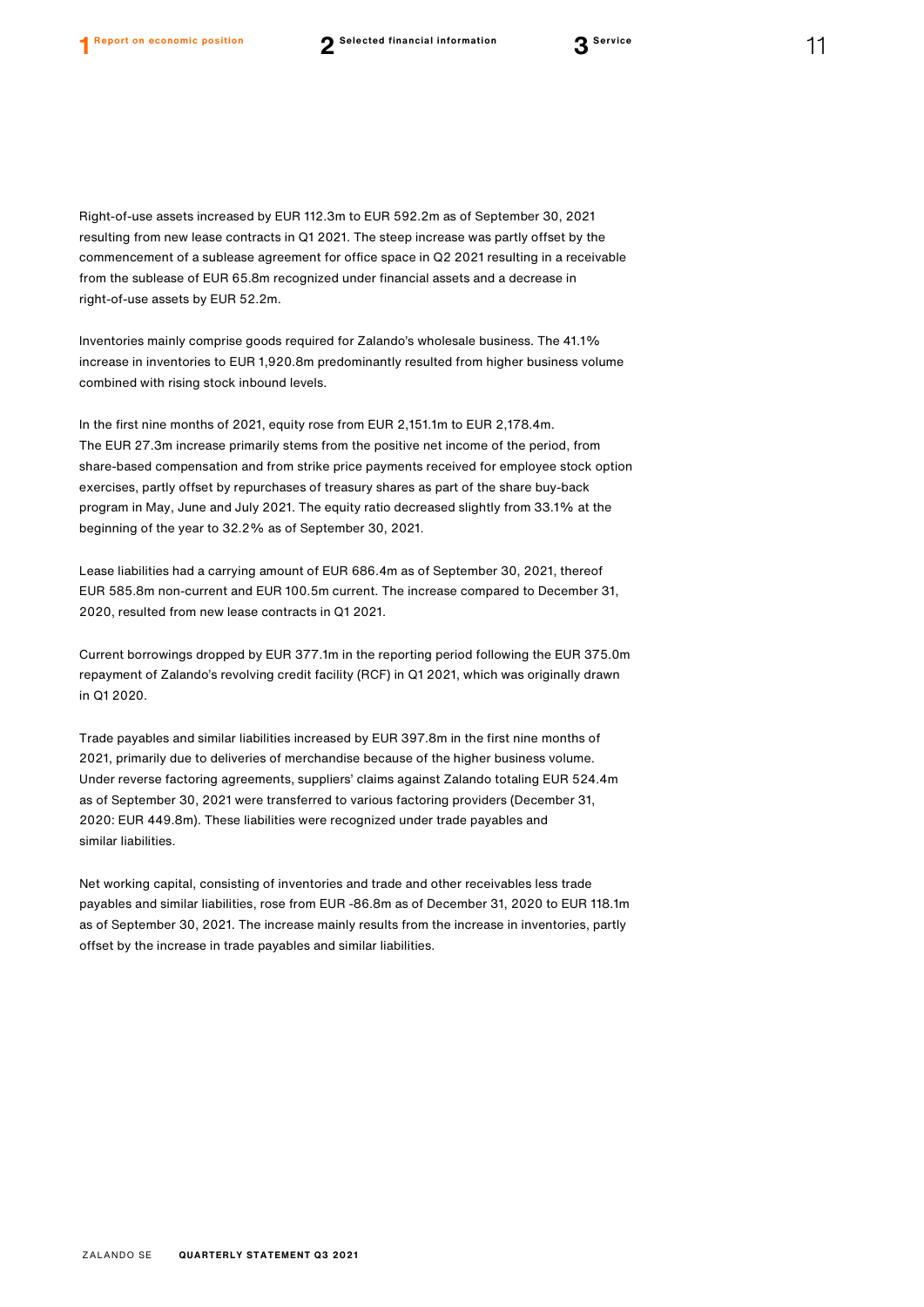# **1.5 Outlook**

Zalando continues to anticipate GMV growth between 31% and 36% and revenue growth between 26% and 31% for 2021. Based on an outstanding topline performance and continued return rate benefits in the first half of this year, the company expects adjusted EBIT in the upper half of our guided range of EUR 400.0m to EUR 475.0m.

The company will continue to invest into its logistics and technology platform. In terms of capital expenditure, Zalando now expects that capital expenditures for 2021 will be around EUR 350.0m (initial guidance of EUR 350.0m to EUR 400.0m). All major logistics infrastructure projects to enable continued strong growth remain on track, yet some capital expenditure will be shifted into 2022. Furthermore, the group continues to expect negative net working capital for the fiscal year 2021.

Berlin, November 2, 2021

The Management Board

Robert Gentz David Schneider James M. Freeman, II David Schröder Dr. Astrid Arndt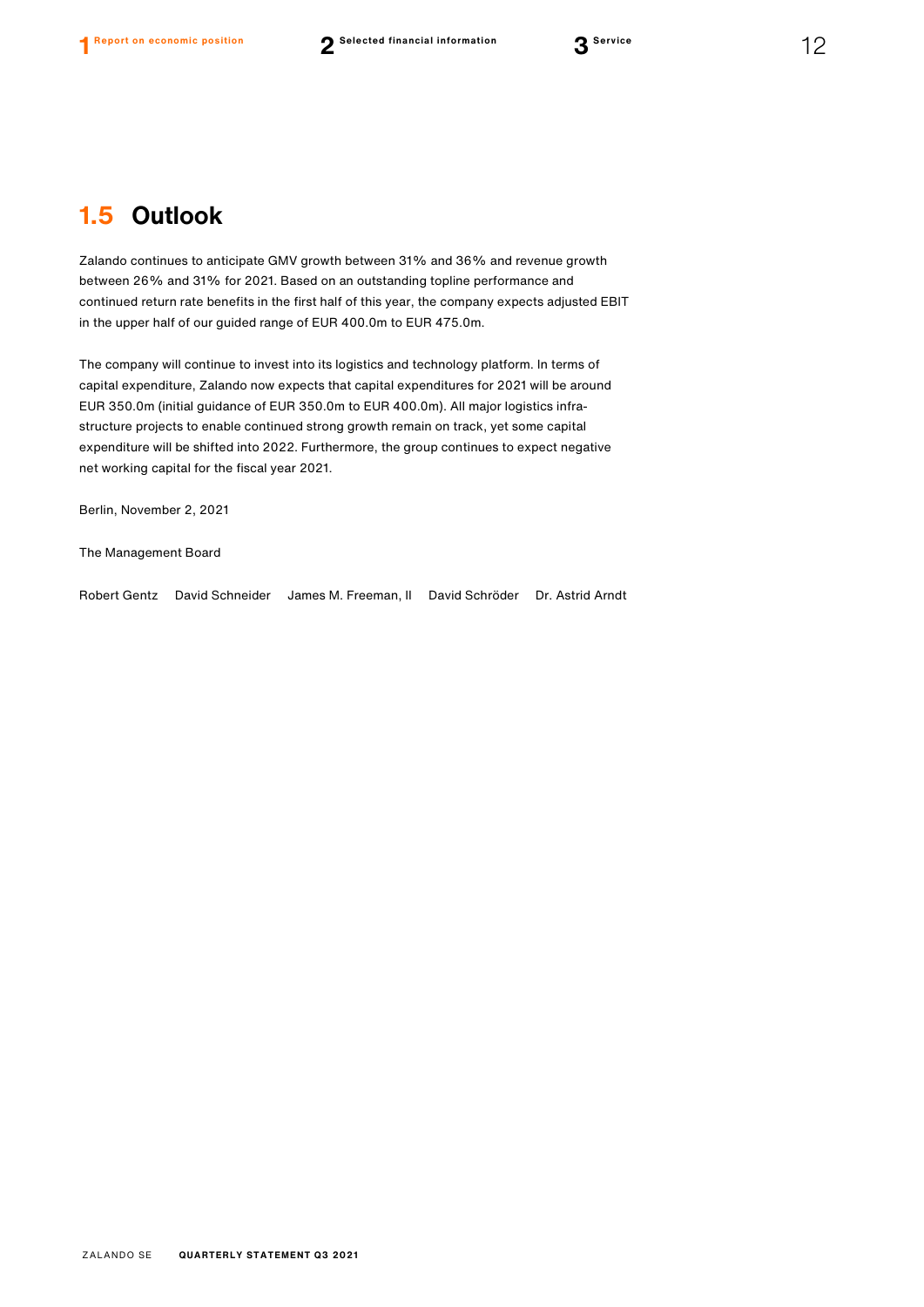# **2.1 Consolidated statement of comprehensive income**

Consolidated statement of comprehensive income

| IN EUR M                                                             | Jul $1 -$<br><b>Sep 30,</b><br>2021 | Jul $1 -$<br>Sep 30,<br>2020 | $Jan 1 -$<br><b>Sep 30,</b><br>2021 | Jan 1 -<br>Sep 30,<br>2020 |
|----------------------------------------------------------------------|-------------------------------------|------------------------------|-------------------------------------|----------------------------|
| Revenue                                                              | 2,283.4                             | 1,849.8                      | 7,254.3                             | 5,408.7                    |
| Cost of sales                                                        | $-1,397.9$                          | $-1,029.2$                   | $-4,246.8$                          | $-3,146.7$                 |
| <b>Gross profit</b>                                                  | 885.5                               | 820.7                        | 3,007.5                             | 2,262.0                    |
| <b>Fulfillment costs</b>                                             | $-604.4$                            | $-493.0$                     | $-1,837.2$                          | $-1,466.3$                 |
| Marketing costs                                                      | $-197.5$                            | $-145.4$                     | $-638.2$                            | $-374.2$                   |
| Administrative expenses                                              | $-91.1$                             | $-80.1$                      | $-291.0$                            | $-245.9$                   |
| Other operating income                                               | 5.7                                 | 3.7                          | 25.6                                | 19.3                       |
| Other operating expenses                                             | $-2.9$                              | $-0.9$                       | $-6.3$                              | $-4.5$                     |
| Earnings before interest and taxes (EBIT)                            | $-4.6$                              | 105.1                        | 260.4                               | 190.4                      |
| Interest and similar income                                          | 0.9                                 | 1.9                          | 2.8                                 | 5.6                        |
| Interest and similar expenses                                        | $-14.6$                             | $-15.6$                      | $-44.0$                             | $-32.6$                    |
| Other financial result                                               | $-7.0$                              | $-0.7$                       | $-18.9$                             | $-8.7$                     |
| <b>Financial result</b>                                              | $-20.7$                             | $-14.3$                      | $-60.1$                             | $-35.7$                    |
| Earnings before taxes (EBT)                                          | $-25.3$                             | 90.8                         | 200.2                               | 154.7                      |
| Income taxes                                                         | 16.9                                | $-32.3$                      | $-53.7$                             | $-60.1$                    |
| Net income for the period                                            | $-8.4$                              | 58.5                         | 146.5                               | 94.7                       |
| thereof net income attributable to the<br>shareholders of ZALANDO SE | $-8.4$                              | 58.5                         | 146.5                               | 94.7                       |
| thereof net income attributable to<br>non-controlling interest       | 0.0                                 | 0.0                          | 0.0                                 | 0.0                        |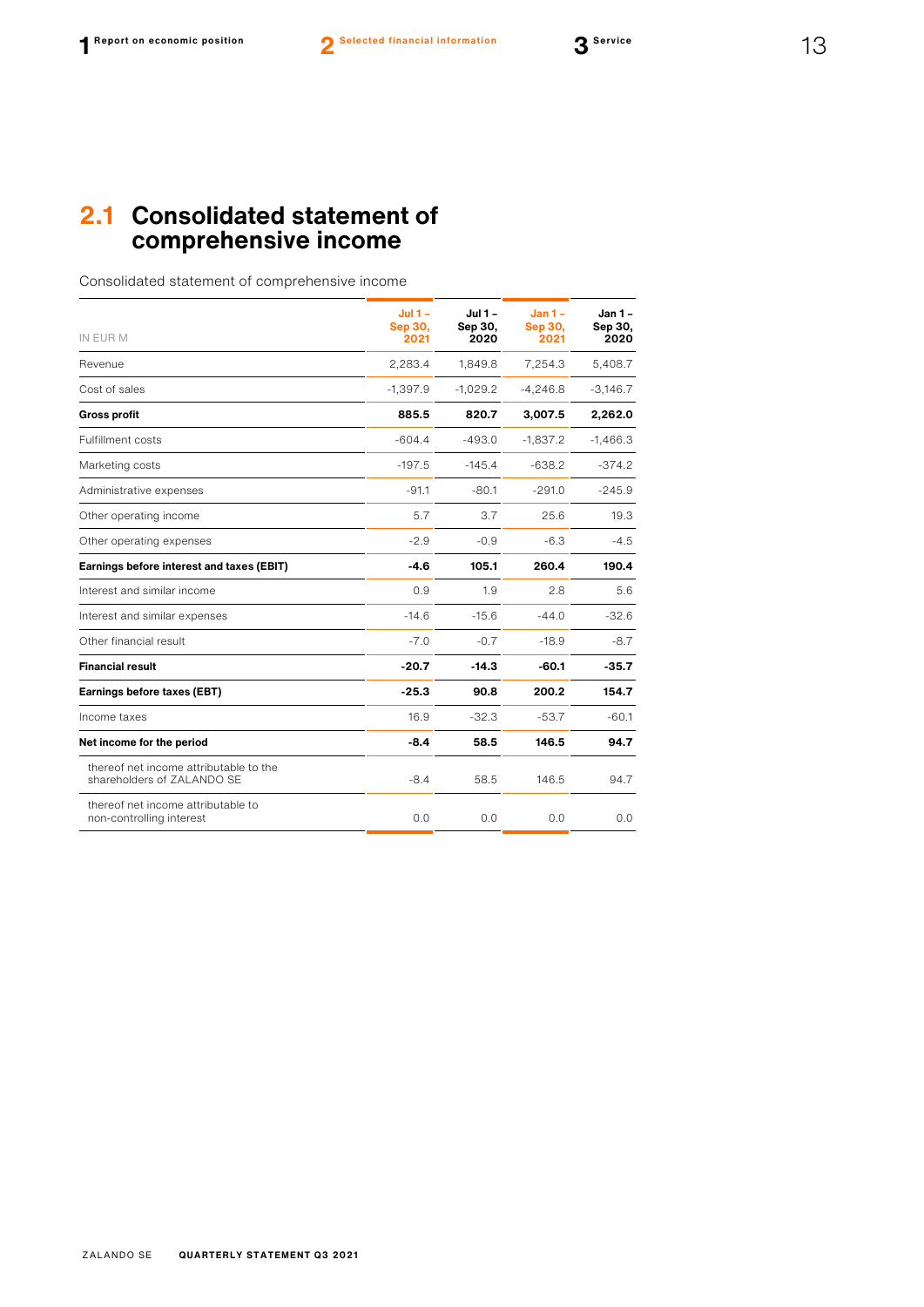## **2.2 Consolidated statement of financial position**

Consolidated statement of financial position – assets

| IN EUR M                                          | Sep 30, 2021 | Dec 31, 2020 |  |
|---------------------------------------------------|--------------|--------------|--|
| <b>Non-current assets</b>                         |              |              |  |
| Intangible assets                                 | 255.1        | 236.0        |  |
| Property, plant and equipment                     | 817.9        | 810.1        |  |
| <b>Financial assets</b>                           | 82.2         | 11.9         |  |
| Right-of-use assets                               | 592.2        | 479.8        |  |
| Deferred tax assets                               | 37.7         | 15.4         |  |
| Non-financial assets                              | 4.5          | 5.1          |  |
| Investments accounted for using the equity method | 1.7          | 1.7          |  |
|                                                   | 1,791.3      | 1,560.0      |  |
| <b>Current assets</b>                             |              |              |  |
| Inventories                                       | 1,920.8      | 1,361.2      |  |
| Trade and other receivables                       | 645.6        | 602.5        |  |
| Other financial assets                            | 35.2         | 32.0         |  |
| Other non-financial assets                        | 427.7        | 295.1        |  |
| Cash and cash equivalents                         | 1,949.1      | 2,644.0      |  |
|                                                   | 4,978.4      | 4,934.8      |  |
| <b>Total assets</b>                               | 6,769.7      | 6,494.8      |  |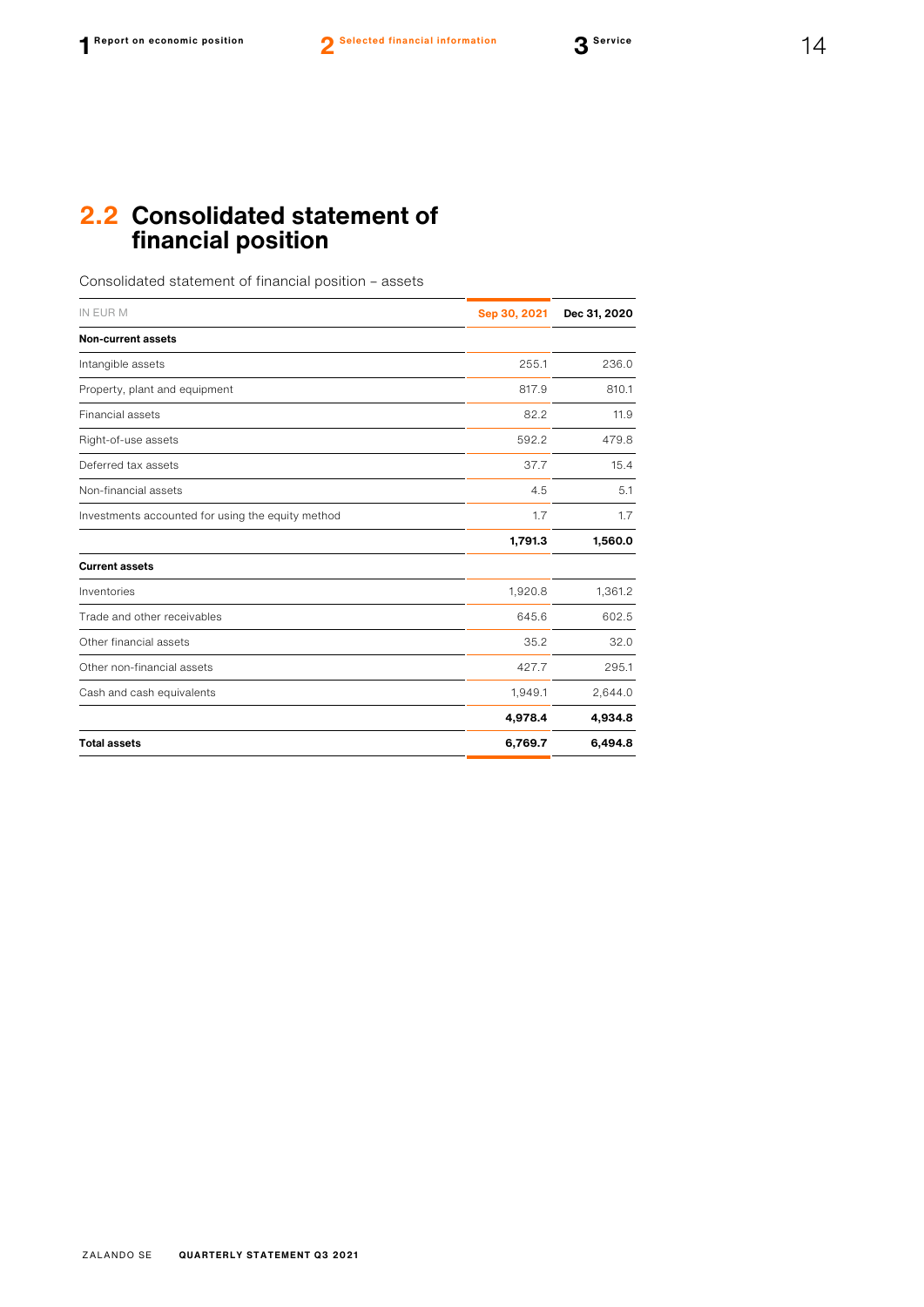### Consolidated statement of financial position – equity and liabilities

| IN EUR M                               | Sep 30, 2021 | Dec 31, 2020 |
|----------------------------------------|--------------|--------------|
| <b>Equity</b>                          |              |              |
| Issued capital                         | 258.6        | 253.1        |
| Capital reserves                       | 1,299.2      | 1,428.9      |
| Other reserves                         | $-2.5$       | $-7.3$       |
| Retained earnings                      | 623.3        | 476.6        |
| Equity of shareholders of ZALANDO SE   | 2,178.6      | 2,151.3      |
| Non-controlling interest               | $-0.2$       | $-0.2$       |
|                                        | 2,178.4      | 2,151.1      |
| <b>Non-current liabilities</b>         |              |              |
| Provisions                             | 46.7         | 47.7         |
| Lease liabilities                      | 585.8        | 443.0        |
| Borrowings                             | 0.0          | 0.0          |
| Convertible bonds                      | 889.6        | 873.7        |
| Other financial liabilities            | 12.2         | 15.6         |
| Other non-financial liabilities        | 4.7          | 5.1          |
| Deferred tax liabilities               | 21.3         | 19.1         |
|                                        | 1,560.4      | 1,404.2      |
| <b>Current liabilities</b>             |              |              |
| Provisions                             | 0.1          | 0.5          |
| Lease liabilities                      | 100.5        | 73.7         |
| Borrowings                             | 0.6          | 377.7        |
| Trade payables and similar liabilities | 2,448.3      | 2,050.5      |
| Prepayments received                   | 62.3         | 47.1         |
| Income tax liabilities                 | 21.3         | 9.6          |
| Other financial liabilities            | 139.0        | 145.6        |
| Other non-financial liabilities        | 258.7        | 234.8        |
|                                        | 3,030.9      | 2,939.5      |
| <b>Total equity and liabilities</b>    | 6,769.7      | 6,494.8      |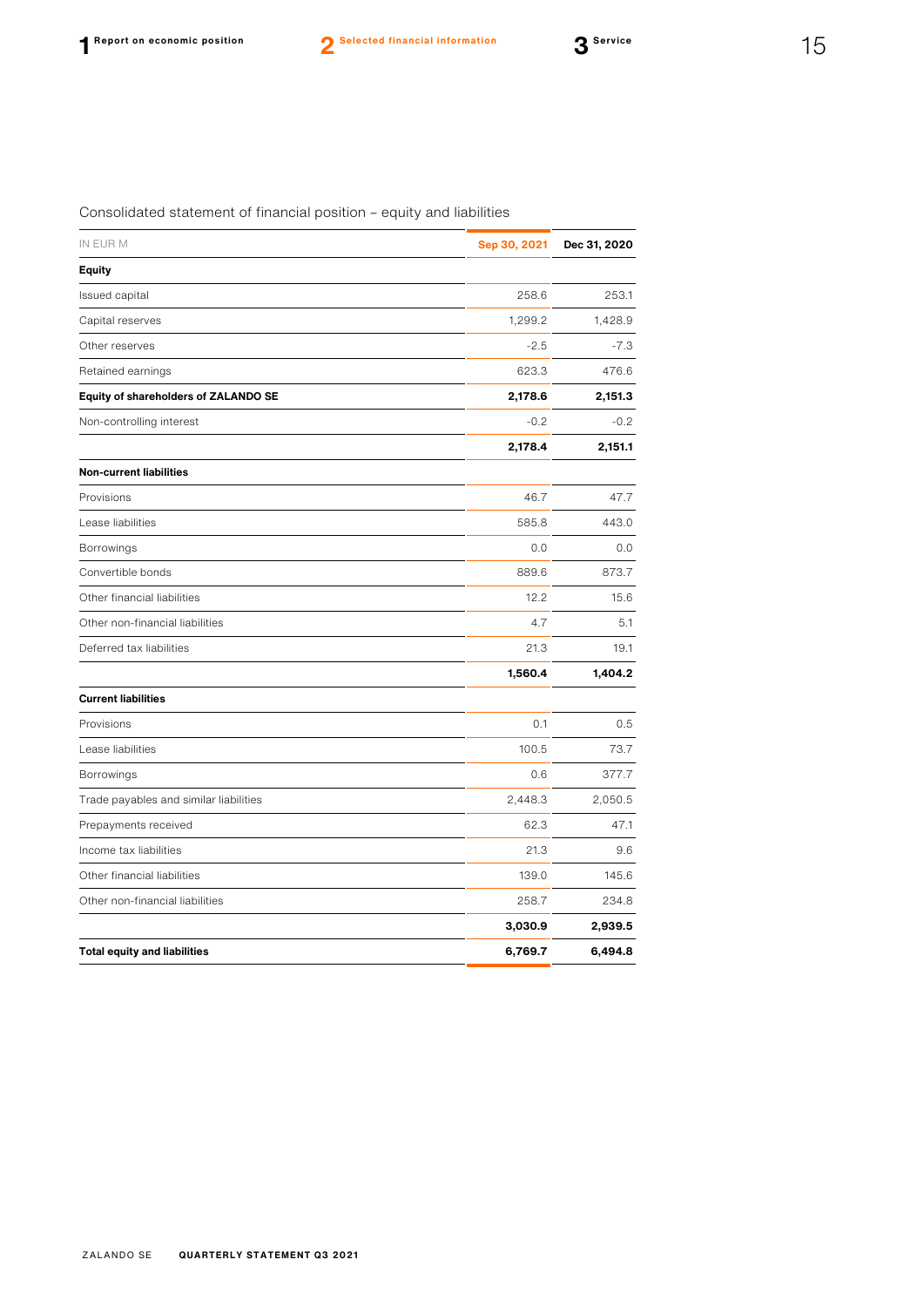# **2.3 Consolidated statement of cash flows**

Consolidated statement of cash flows

|         | IN EUR M |                                                                                                                 | Jul 1 –<br><b>Sep 30,</b><br>2021 | Jul 1 -<br>Sep 30,<br>2020 | $Jan 1 -$<br>Sep 30,<br>2021 | Jan 1 -<br>Sep 30,<br>2020 |
|---------|----------|-----------------------------------------------------------------------------------------------------------------|-----------------------------------|----------------------------|------------------------------|----------------------------|
| 1.      |          | Net income for the period                                                                                       | $-8.4$                            | 58.5                       | 146.5                        | 94.7                       |
| 2.      | $^{+}$   | Non-cash expenses from share-based payments                                                                     | 14.3                              | 13.2                       | 40.4                         | 41.1                       |
| З.      | $^{+}$   | Depreciation of property, plant and equipment,<br>and right-of-use assets and amortization of intangible assets | 58.5                              | 51.8                       | 169.0                        | 154.7                      |
| 4.      | $+$      | Income taxes                                                                                                    | $-16.9$                           | 32.3                       | 53.7                         | 60.2                       |
| 5.      |          | Income taxes paid, less refunds                                                                                 | $-28.2$                           | $-3.1$                     | $-78.7$                      | $-34.9$                    |
| 6.      |          | +/- Increase/decrease in provisions                                                                             | 0.1                               | $-3.6$                     | $-0.4$                       | $-6.3$                     |
| 7.      |          | -/+ Other non-cash income/expenses                                                                              | $-6.3$                            | 2.3                        | 1.1                          | 4.8                        |
| 8.      |          | +/- Decrease/increase in inventories                                                                            | $-370.2$                          | $-458.5$                   | $-559.7$                     | $-377.9$                   |
| 9.      |          | +/- Decrease/increase in trade and other receivables                                                            | 60.5                              | 6.8                        | $-43.7$                      | $-6.8$                     |
|         |          | 10. +/- Increase/decrease in trade payables and similar liabilities                                             | 206.8                             | 606.4                      | 404.2                        | 431.0                      |
|         |          | 11. -/+ Increase/decrease in other assets/liabilities                                                           | $-97.6$                           | $-93.6$                    | $-60.8$                      | $-23.1$                    |
| $12. =$ |          | Cash flow from operating activities                                                                             | $-187.3$                          | 212.5                      | 71.7                         | 337.4                      |
| $13. +$ |          | Proceeds from disposal of property, plant and equipment,<br>intangible assets and financial assets              | 0.0                               | 26.7                       | 0.0                          | 32.7                       |
| $14. +$ |          | Payments received from the sale of shares<br>in associated and other companies                                  | 0.0                               | 6.0                        | 0.0                          | 6.0                        |
| $15. -$ |          | Cash paid for investments in property, plant and equipment                                                      | $-34.0$                           | $-15.3$                    | $-81.2$                      | $-69.3$                    |
| $16. -$ |          | Cash paid for investments in intangible assets                                                                  | $-23.6$                           | $-16.6$                    | $-67.9$                      | $-53.6$                    |
|         |          | 17. +/- Cash received from/paid for investments in term deposits                                                | $-3.0$                            | 0.0                        | $-3.0$                       | 0.0                        |
|         |          | 18. +/- Change in restricted cash                                                                               | 0.2                               | 0.0                        | 0.0                          | 0.0                        |
| 19. =   |          | Cash flow from investing activities                                                                             | $-60.5$                           | 0.8                        | -152.1                       | $-84.2$                    |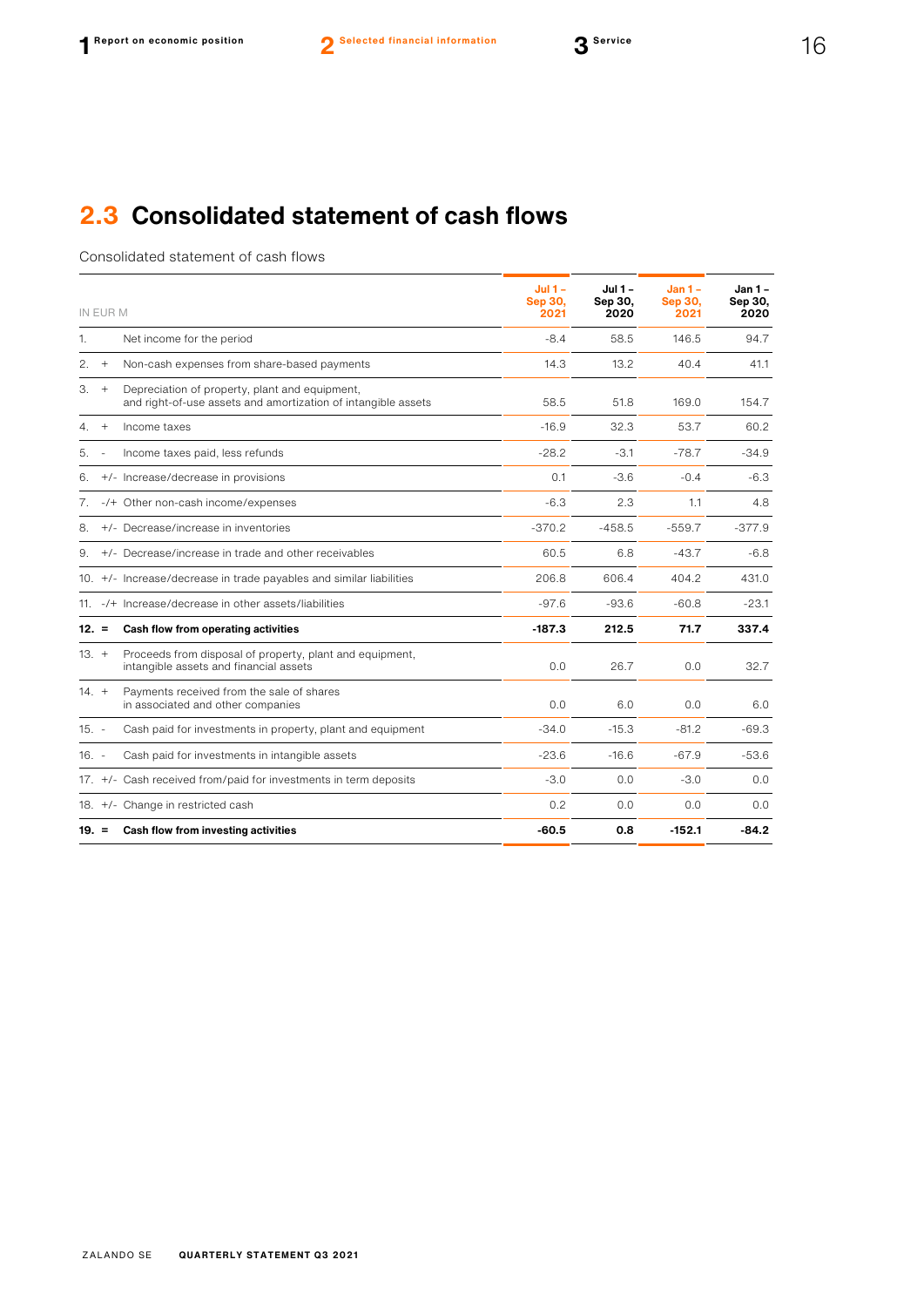### Consolidated statement of cash flows

| IN EUR M |                                                                                                               | $Jul$ 1 -<br><b>Sep 30,</b><br>2021 | $Jul$ 1 -<br>Sep 30,<br>2020 | $Jan 1 -$<br><b>Sep 30,</b><br>2021 | $Jan 1 -$<br>Sep 30,<br>2020 |
|----------|---------------------------------------------------------------------------------------------------------------|-------------------------------------|------------------------------|-------------------------------------|------------------------------|
| $20. +$  | Cash received from capital increases by the shareholders<br>and stock option exercises less transaction costs | 2.7                                 | 23.0                         | 22.1                                | 44.1                         |
| $21. -$  | Repurchase of treasury shares                                                                                 | $-94.3$                             | 0.0                          | $-200.0$                            | 0.0                          |
|          | 22. +/- Cash received from loans/cash repayments of loans                                                     | $-0.7$                              | $-0.7$                       | $-377.1$                            | 372.9                        |
| $23. -$  | Cash payments for the principal portion of lease liabilities                                                  | $-19.1$                             | $-17.3$                      | $-60.4$                             | $-50.1$                      |
| $24. +$  | Cash received from the issue of convertible bonds less transaction costs                                      | 0.0                                 | 999.2                        | 0.0                                 | 999.2                        |
| $25. =$  | Cash flow from financing activities                                                                           | $-111.5$                            | 1,004.2                      | $-615.4$                            | 1,366.0                      |
| $26. =$  | Net change in cash and cash equivalents from cash-relevant transactions                                       | $-359.3$                            | 1,217.5                      | $-695.8$                            | 1,619.2                      |
|          | 27. +/- Change in cash and cash equivalents due to exchange rate movements                                    | 9.7                                 | 1.1                          | 0.9                                 | 0.3                          |
| $28. +$  | Cash and cash equivalents at the beginning of the period                                                      | 2,298.7                             | 1,377.5                      | 2,644.0                             | 976.5                        |
| $29. =$  | Cash and cash equivalents as of September 30                                                                  | 1,949.1                             | 2,596.1                      | 1,949.1                             | 2,596.1                      |
|          | Free cash flow                                                                                                | $-245.0$                            | 213.3                        | $-77.4$                             | 253.2                        |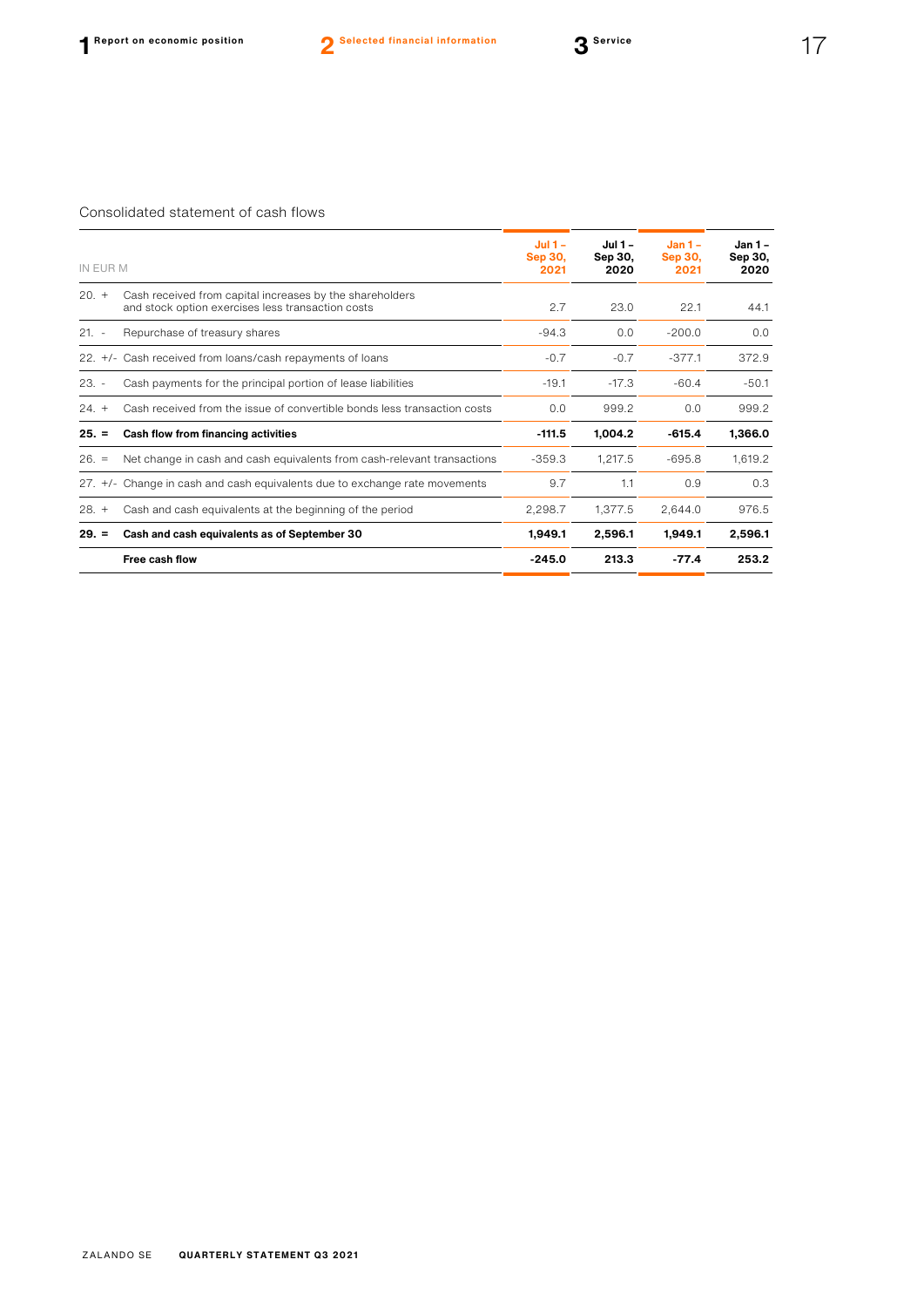## **3.1 Financial calendar 2022**

Financial calendar 2022

| Date                                                                  | Event                                          |  |  |
|-----------------------------------------------------------------------|------------------------------------------------|--|--|
| Tuesday, March 1<br>Publication of the Annual Report 2021             |                                                |  |  |
| Thursday, May 5                                                       | Publication of the first quarter results 2022  |  |  |
| Wednesday, May 18                                                     | Annual General Meeting 2022                    |  |  |
| Thursday, August 4                                                    | Publication of the second quarter results 2022 |  |  |
| Thursday, November 3<br>Publication of the third quarter results 2022 |                                                |  |  |
|                                                                       |                                                |  |  |

# **3.2 Imprint**

### **Contact**

ZALANDO SE Valeska-Gert-Straße 5 10243 Berlin [corporate.zalando.com](http://corporate.zalando.com/) [press@zalando.com](mailto:press@zalando.com)

#### **Investor Relations**

Patrick Kofler/Head of Investor Relations [investor.relations@zalando.de](mailto:investor.relations@zalando.de)

#### **Statement Relating to the Future**

This quarterly statement contains statements that relate to the future and are based on assumptions and estimates made by the management of ZALANDO SE. Even if the management is of the opinion that these assumptions and estimates are appropriate, the actual development and the actual future results may vary from these assumptions and estimates as a result of a variety of factors. These factors include, for example, changes to the overall economic environment, the statutory and regulatory conditions in Germany and the EU and changes in the industry. ZALANDO SE makes no guarantee and accepts no liability for future development and the actual results achieved in the future matching the assumptions and estimates stated in this quarterly statement. It is neither the intention of ZALANDO SE nor does ZALANDO SE accept a special obligation to update statements related to the future in order to align them with events or developments that take place after this quarterly statement is published.

The quarterly statement is available in English. If there are variances, the German version has priority over the English translation. It is available for download in both languages at [https://corporate.zalando.com/en/investor-relations.](https://corporate.zalando.com/en/investor-relations)